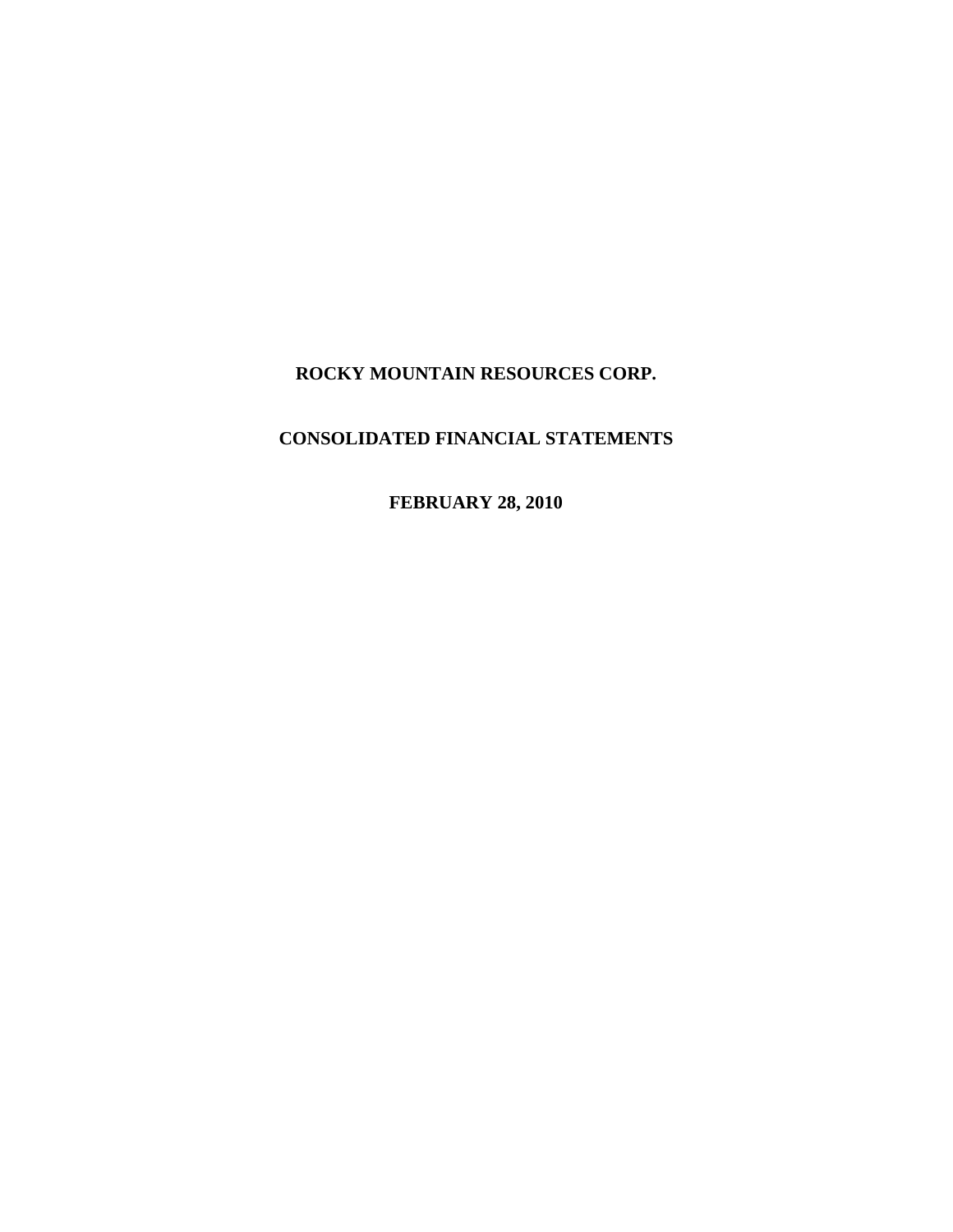# **AUDITORS' REPORT**

To the Shareholders of Rocky Mountain Resources Corp.

We have audited the consolidated balance sheets of Rocky Mountain Resources Corp. as at February 28, 2010 and 2009 and the consolidated statements of operations, comprehensive loss and deficit and cash flows for the years then ended. These financial statements are the responsibility of the Company's management. Our responsibility is to express an opinion on these financial statements based on our audits.

We conducted our audits in accordance with Canadian generally accepted auditing standards. Those standards require that we plan and perform an audit to obtain reasonable assurance whether the financial statements are free of material misstatement. An audit includes examining, on a test basis, evidence supporting the amounts and disclosures in the financial statements. An audit also includes assessing the accounting principles used and significant estimates made by management, as well as evaluating the overall financial statement presentation.

In our opinion, these consolidated financial statements present fairly, in all material respects, the financial position of the Company as at February 28, 2010 and 2009 and the results of its operations and its cash flows for the years then ended in accordance with Canadian generally accepted accounting principles.

# **"DAVIDSON & COMPANY LLP"**

Vancouver, Canada Chartered Accountants

June 1, 2010

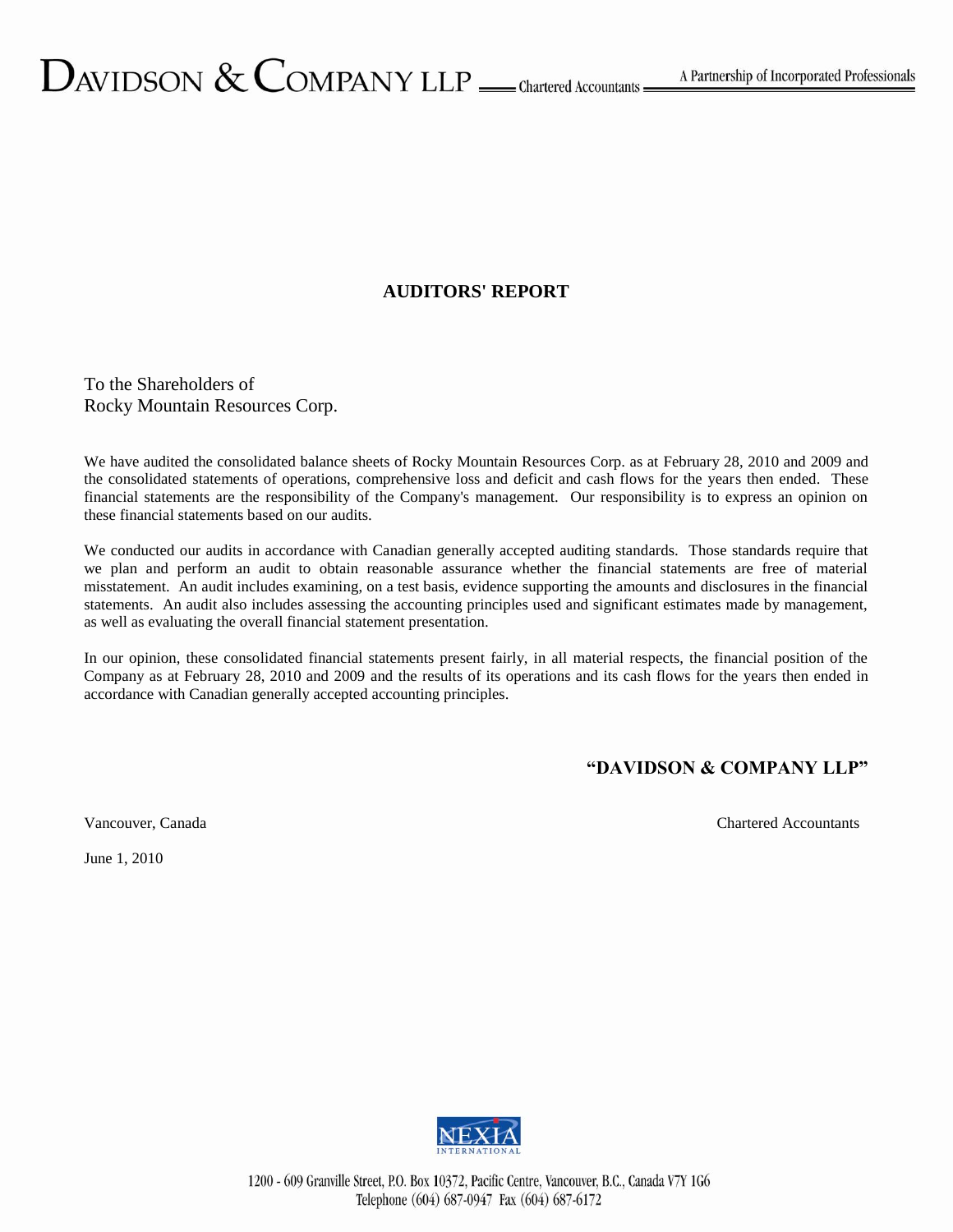|                                                                                                                                 |                           | 2010                                         | 2009                                           |
|---------------------------------------------------------------------------------------------------------------------------------|---------------------------|----------------------------------------------|------------------------------------------------|
|                                                                                                                                 |                           |                                              |                                                |
| <b>ASSETS</b>                                                                                                                   |                           |                                              |                                                |
| <b>Current</b><br>Cash<br>Amounts receivable<br>Prepaid expenses<br>Short-term investments (Note 5)                             | $\$$                      | 1,076,988<br>\$<br>9,764<br>367<br>3,000,000 | 231,532<br>9,420<br>6,746                      |
|                                                                                                                                 |                           | 4,087,119                                    | 247,698                                        |
| Equipment (Note 6)<br>Reclamation deposit<br>Mineral properties (Note 7)                                                        |                           | 18,100<br>43,893<br>696,833                  | 55,674<br>53,060<br>757,025                    |
|                                                                                                                                 | $\$$                      | 4,845,945<br>\$                              | 1,113,457                                      |
| <b>LIABILITIES AND SHAREHOLDERS' EQUITY</b><br><b>Current</b><br>Accounts payable and accrued liabilities<br>Income tax payable | \$                        | 71,981<br>$\mathsf{\$}$<br>499,938           | 219,529                                        |
|                                                                                                                                 |                           | 571,919                                      | 219,529                                        |
| <b>Shareholders' equity</b><br>Capital stock (Note 8)<br>Subscriptions received<br>Contributed surplus (Note 8)<br>Deficit      |                           | 5,343,455<br>699,571<br>(1,769,000)          | 4,416,820<br>240,000<br>436,273<br>(4,199,165) |
|                                                                                                                                 |                           | 4,274,026                                    | 893,928                                        |
|                                                                                                                                 | \$                        | 4,845,945<br>\$                              | 1,113,457                                      |
| <b>Continuance of operations (Note 2)</b>                                                                                       |                           |                                              |                                                |
| On behalf of the Board:                                                                                                         |                           |                                              |                                                |
| "William Radvak"<br>Director<br>Signed:                                                                                         | Signed: "Brian E. Bayley" | Director                                     |                                                |

The accompanying notes are an integral part of these consolidated financial statements.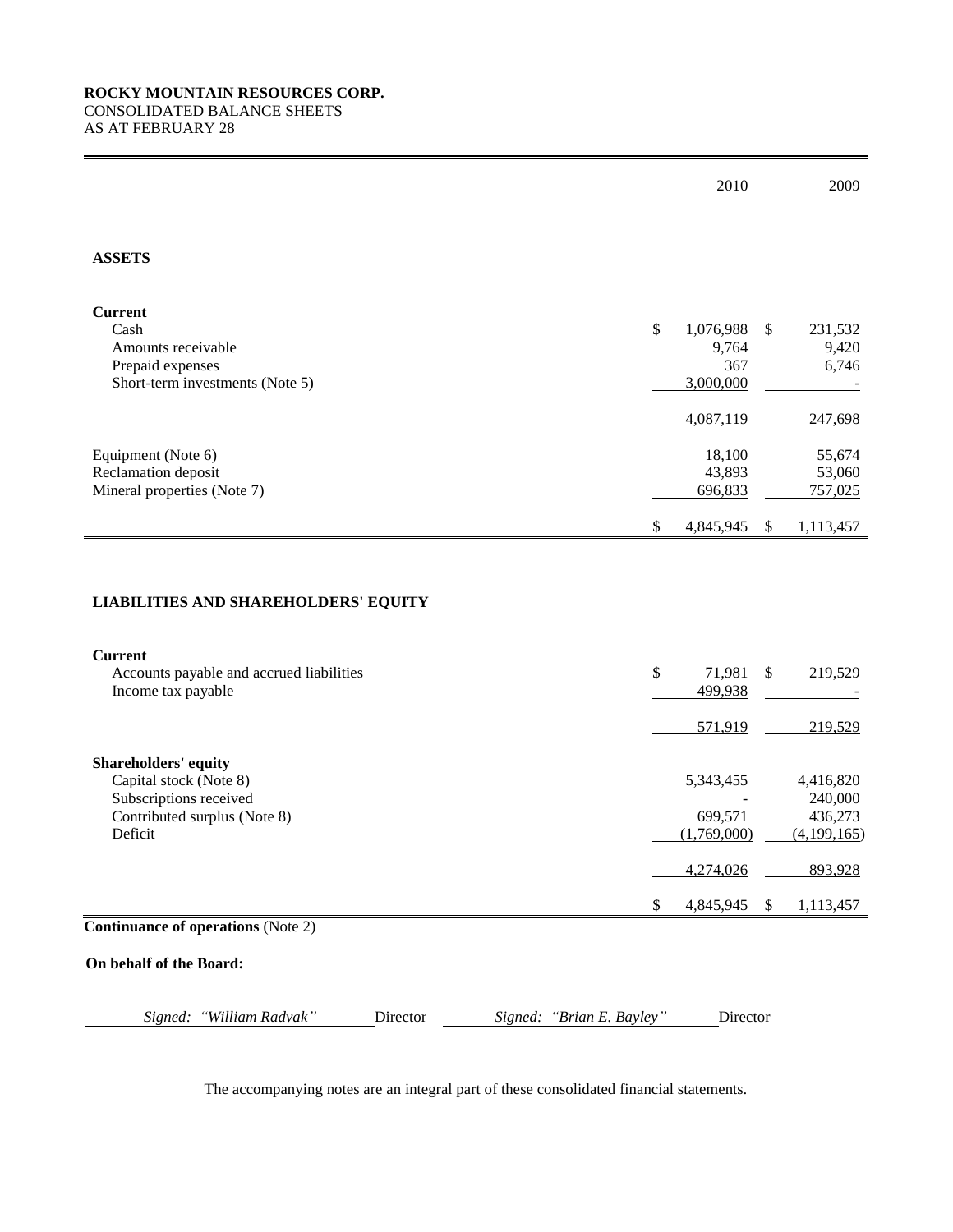# **ROCKY MOUNTAIN RESOURCES CORP.**

CONSOLIDATED STATEMENTS OF OPERATIONS, COMPREHENSIVE LOSS AND DEFICIT YEAR ENDED FEBRUARY 28

|                                                                        | 2010              | 2009              |
|------------------------------------------------------------------------|-------------------|-------------------|
| <b>EXPLORATION EXPENDITURES</b> (Note 7)                               | \$<br>75,808      | \$<br>1,300,610   |
| <b>EXPENSES</b>                                                        |                   |                   |
| Amortization                                                           | 13,267            | 18,753            |
| Bank charges and interest                                              | 5,412             | 1,557             |
| Consulting                                                             | 1,393             | 33,756            |
| Insurance                                                              |                   | 5,149             |
| Investor relations and shareholder information                         | 4,618             | 70,658            |
| Office and sundry                                                      | 15,408            | 36,047            |
| Office facilities and administrative services                          | 80,257            | 66,300            |
| Professional fees                                                      | 66,316            | 95,365            |
| Property review costs                                                  | 822               | 7,635             |
| Salaries and benefits                                                  | 169,115           | 424,615           |
| Stock-based compensation (Note 8)                                      | 263,298           | 164,858           |
| Transfer agent, listing and filing fees                                | 19,101            | 24,409            |
| Travel                                                                 | 16,839            | 91,202            |
|                                                                        | 655,846           | 1,040,304         |
| Loss before other items                                                | (731, 654)        | (2,340,914)       |
| <b>OTHER ITEMS</b>                                                     |                   |                   |
| Interest income                                                        | 290               | 24,088            |
| Mineral properties abandoned (Note 7)                                  |                   | (64, 467)         |
| Gain on disposal of mineral properties (Note 7)                        | 3,698,631         |                   |
| Loss on disposal of equipment                                          | (20, 124)         |                   |
| Foreign exchange gain                                                  | 4,139             | 87,215            |
|                                                                        | 3,682,936         | 46,836            |
| Income (loss) before income taxes                                      | 2,951,282         | (2,294,078)       |
| <b>Current income taxes</b> (Note 10)                                  | 521,117           |                   |
| Income (loss) for the year                                             | 2,430,165         | (2,294,078)       |
| Deficit, beginning of year                                             | (4,199,165)       | (1,905,087)       |
| Deficit, end of year                                                   | \$<br>(1,769,000) | \$<br>(4,199,165) |
| Basic income (loss) per common share                                   | \$<br>0.15        | \$<br>(0.16)      |
| Diluted income (loss) per common share                                 | \$<br>0.15        | \$<br>(0.16)      |
| Basic weighted average number of common shares outstanding             | 16,554,836        | 14,619,687        |
| Diluted weighted average number of common shares outstanding (note 15) | 16,673,755        | 14,619,687        |

The accompanying notes are an integral part of these consolidated financial statements.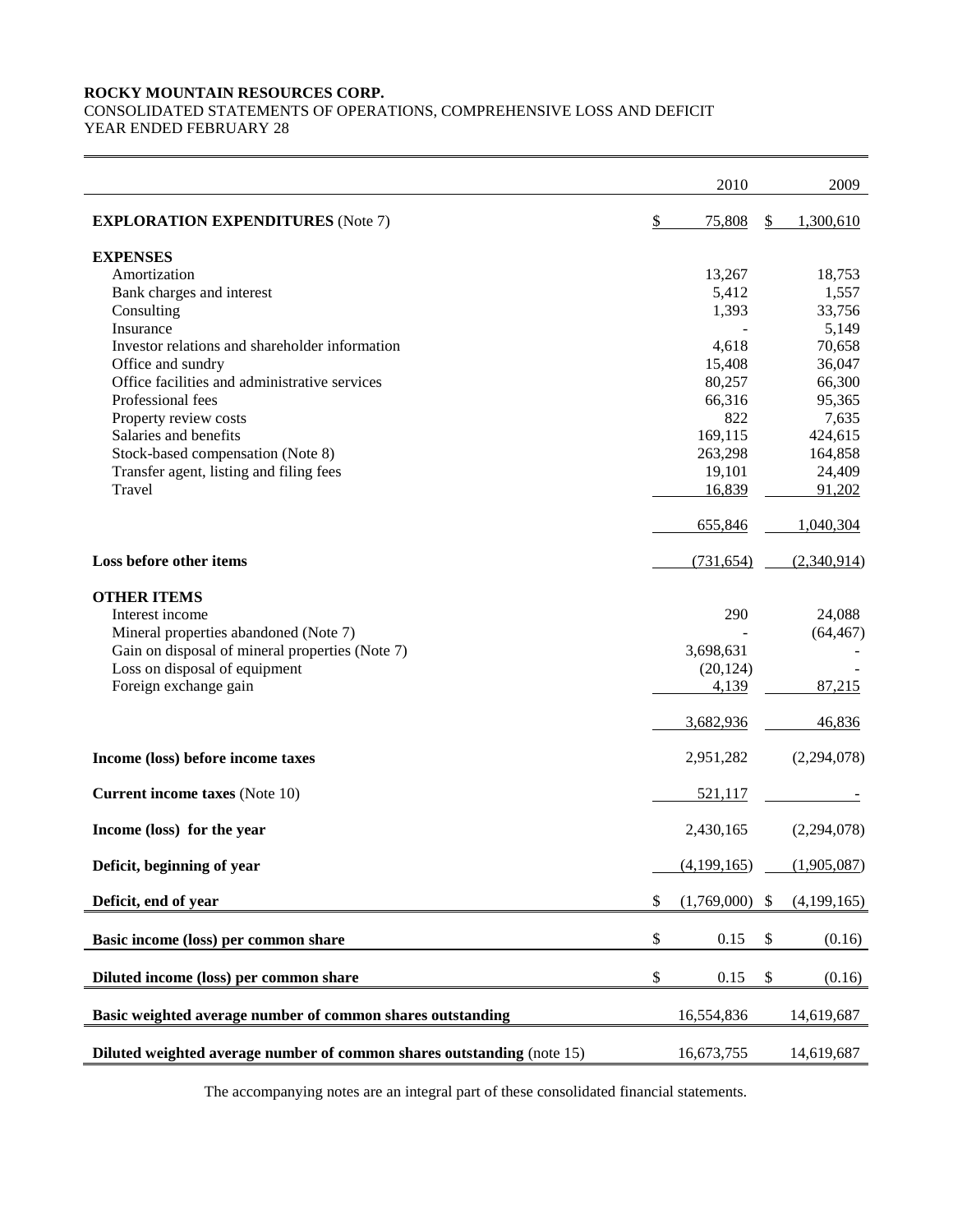# **ROCKY MOUNTAIN RESOURCES CORP.** CONSOLIDATED STATEMENTS OF CASH FLOWS YEAR ENDED FEBRUARY 28

|                                                     | 2010            | 2009                |
|-----------------------------------------------------|-----------------|---------------------|
|                                                     |                 |                     |
| <b>CASH FLOWS FROM OPERATING ACTIVITIES</b>         |                 |                     |
| Net income (loss) for the year                      | \$<br>2,430,165 | \$<br>(2, 294, 078) |
| Items not involving cash:                           |                 |                     |
| Amortization                                        | 13,267          | 18,753              |
| Mineral properties abandoned                        |                 | 64,467              |
| Stock-based compensation                            | 263,298         | 164,858             |
| Gain on sale of mineral properties                  | (3,698,631)     |                     |
| Loss on sale of equipment                           | 20,124          |                     |
| Unrealized foreign change loss                      | 6,670           |                     |
| Changes in non-cash working capital balances:       |                 |                     |
| Amounts receivable                                  | (344)           | 21,406              |
| Prepaid expenses                                    | 6,379           | (1,726)             |
| Accounts payable and accrued liabilities            | (143, 548)      | 153,945             |
| Current income tax payable                          | 499,938         |                     |
| Net cash used in operating activities               | (602, 682)      | (1,872,375)         |
| <b>CASH FLOWS FROM INVESTING ACTIVITIES</b>         |                 |                     |
| Mineral property acquisition costs                  | (201, 034)      | (383, 922)          |
| Sale of mineral properties (net of costs)           | 956,339         |                     |
| Mineral property recovery of costs                  | 3,517           |                     |
| Reclamation deposit                                 |                 | (41, 539)           |
| Purchase of equipment                               | (2,977)         | (68, 932)           |
| Sale of equipment                                   | 5,658           |                     |
| Net cash provided by (used in) investing activities | 761,503         | (494, 393)          |
| <b>CASH FLOWS FROM FINANCING ACTIVITIES</b>         |                 |                     |
| Subscriptions received                              |                 | 240,000             |
| Shares issued for cash, net of share issuance costs | 686,635         | 143,200             |
| Net cash provided by financing activities           | 686,635         | 383,200             |
| Change in cash for the year                         | 845,456         | (1,983,568)         |
| Cash, beginning of year                             | 231,532         | 2,215,100           |
| Cash, end of year                                   | \$<br>1,076,988 | \$<br>231,532       |

**Supplemental disclosure with respect to cash flows** (Note 11)

The accompanying notes are an integral part of these consolidated financial statements.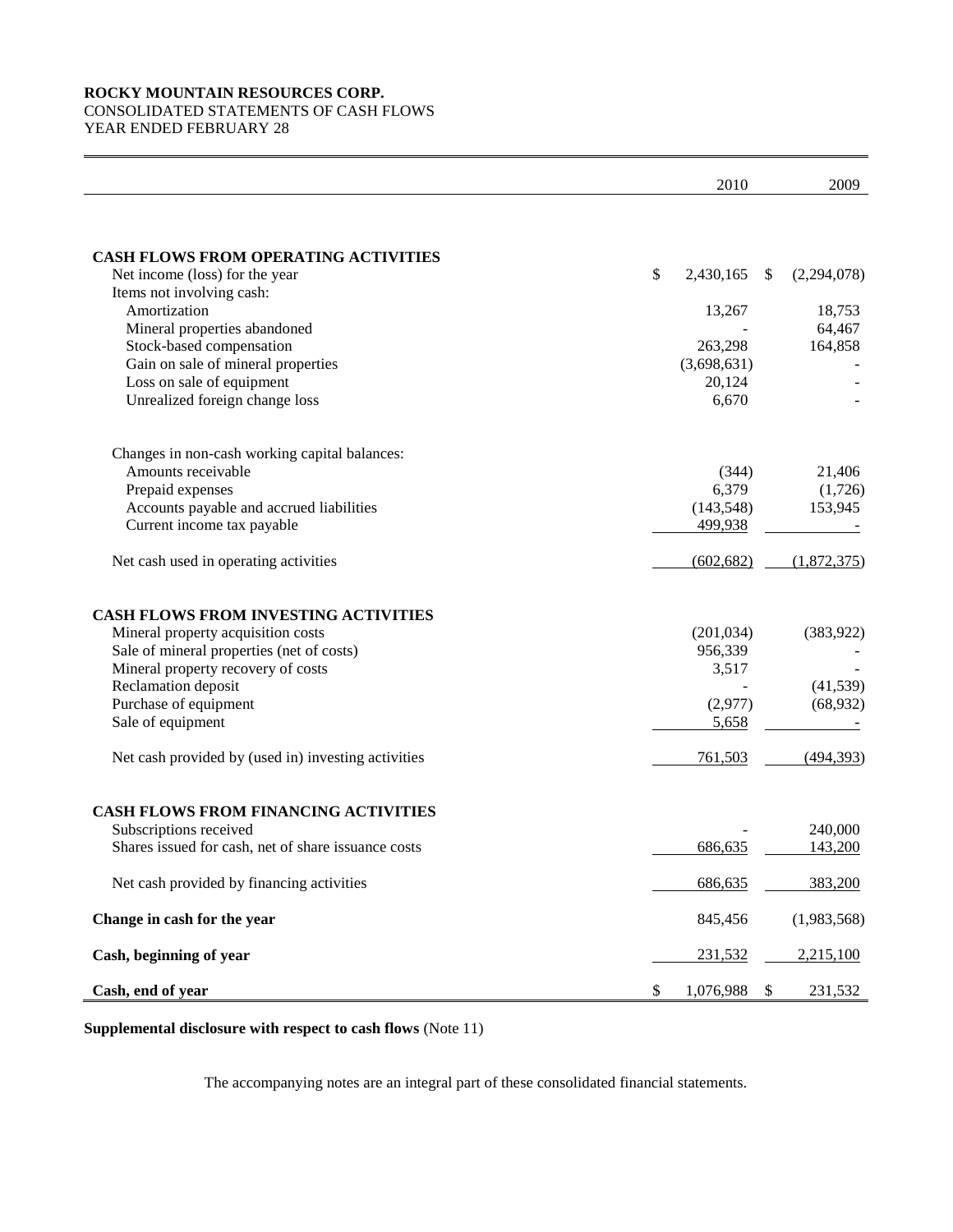#### **1. INCORPORATION**

Rocky Mountain Resources Corp. (the "Company") was incorporated under the *Canada Business Corporations Act* on March 2, 2006. On September 12, 2006, the Company changed its name from Rocky Mountain Platinum Corp. to Rocky Mountain Resources Corp. Its principal business activities include the acquisition and exploration of mineral properties.

## **2. CONTINUANCE OF OPERATIONS**

These consolidated financial statements have been prepared in accordance with Canadian generally accepted accounting principles assuming the Company will continue on a going-concern basis. The Company has incurred net losses since inception and the ability of the Company to continue as a going-concern depends upon its ability to develop profitable operations and to continue to raise adequate financing. Management is actively targeting sources of additional financing which would assure continuation of the Company's operations and exploration programs. In order for the Company to meet its liabilities as they come due and to continue its operations, the Company is solely dependent upon its ability to generate such financing.

There can be no assurance that the Company will be able to continue to raise funds in which case the Company may be unable to meet its obligations. Should the Company be unable to realize on its assets and discharge its liabilities in the normal course of business, the net realizable value of its assets may be materially less than the amounts recorded on the balance sheets. The financial statements do not include adjustments to amounts and classifications of assets and liabilities that might be necessary should the Company be unable to continue operations.

The current market conditions and volatility increase the uncertainty of the Company's ability to continue as a going concern given the need to both curtail expenditures and to raise additional funds. The Company is experiencing, and has experienced, negative operating cash flows. The Company will continue to search for new or alternate sources of financing but anticipates that the current market conditions may impact the ability to source such funds.

|                            |   | 2010                     |   | 2009                  |
|----------------------------|---|--------------------------|---|-----------------------|
| Working capital<br>Deficit | S | 3,515,200<br>(1,769,000) | S | 28,169<br>(4,199,165) |

# **3. SIGNIFICANT ACCOUNTING POLICIES**

#### **Basis of presentation and consolidation**

These consolidated financial statements have been prepared in accordance with Canadian generally accepted accounting principles. They include the accounts of the Company and its wholly-owned U.S. subsidiary, RMP Resources Corp. All significant intercompany transactions and balances have been eliminated.

#### **Use of estimates**

The preparation of financial statements in accordance with Canadian generally accepted accounting principles requires management to make estimates and assumptions that affect the reported amount of assets and liabilities and disclosure of contingent assets and liabilities at the date of the financial statements and the reported amount of revenues and expenses during the period. Actual results could differ from these estimates.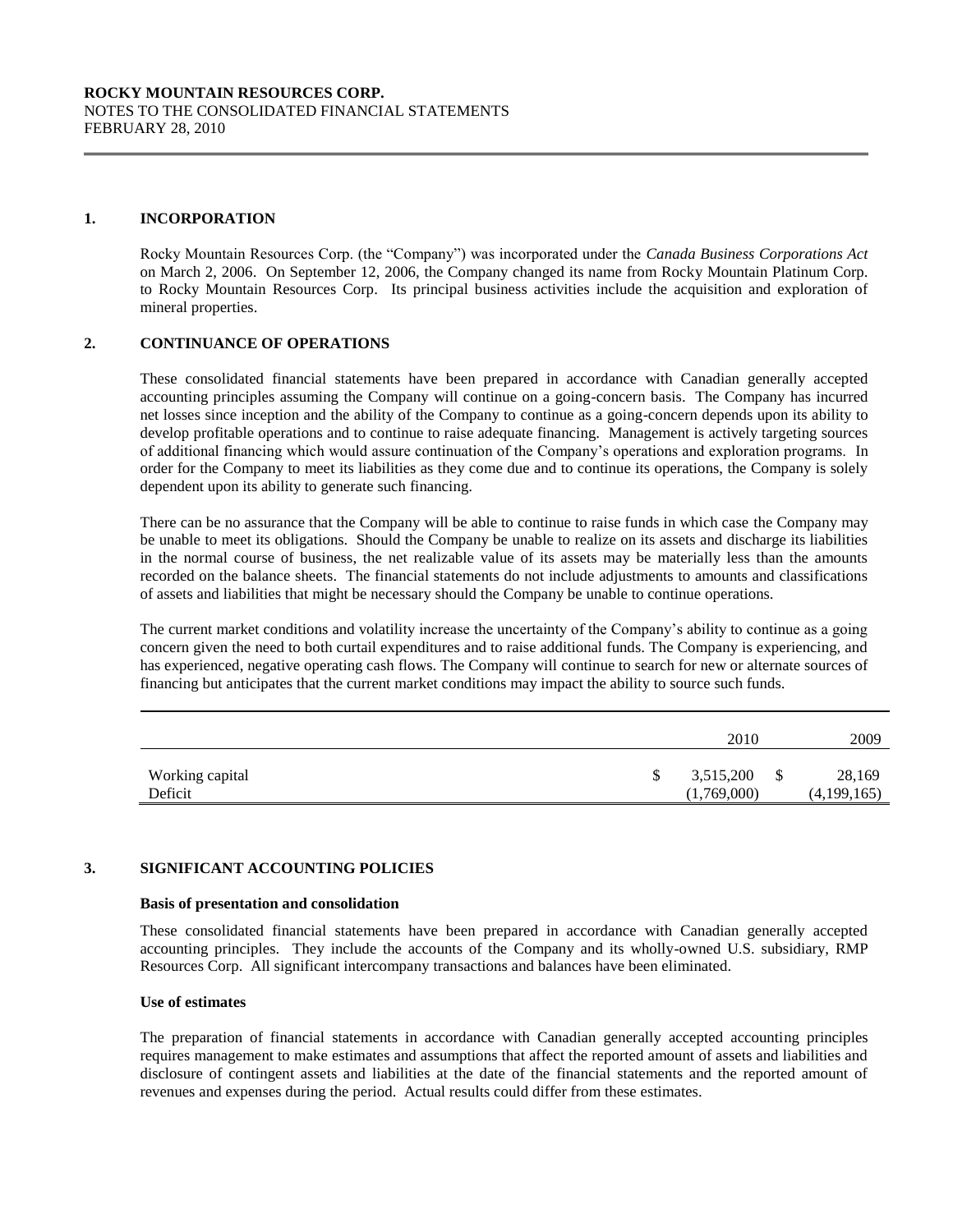# **3. SIGNIFICANT ACCOUNTING POLICIES** (cont'd…)

#### **Future income taxes**

Future income taxes are recorded using the asset and liability method whereby future tax assets and liabilities are recognized for the future tax consequences attributable to differences between the financial statement carrying amounts of existing assets and liabilities and their respective tax bases. Future tax assets and liabilities are measured using the enacted or substantively enacted tax rates expected to apply when the asset is realized or the liability settled. The effect on future tax assets and liabilities of a change in tax rates is recognized in income in the period that substantive enactment or enactment occurs. To the extent that the Company does not consider it more likely than not that a future tax asset will be recovered, it provides a valuation allowance against the excess.

#### **Foreign currency translation**

Transactions and account balances originally stated in currencies other than the Canadian dollar have been translated into Canadian dollars using the temporal method of foreign currency translation as follows:

- Revenue and expense items at the rate of exchange in effect on the dates they occur.
- Non-monetary assets and liabilities at historical exchange rates, unless such items are carried at market value, in which case they are translated at the exchange rate in effect on the balance sheet date.
- Monetary assets and liabilities at the exchange rate in effect at the balance sheet date.  $\bullet$

Exchange gains and losses are recorded in the statement of operations in the period in which they occur.

#### **Earnings (loss) per share**

The Company uses the treasury stock method to compute the dilutive effect of options, warrants and similar instruments. Under this method the dilutive effect on earnings per share is recognized on the use of the proceeds that could be obtained upon exercise of options, warrants and similar instruments. It assumes that the proceeds would be used to purchase common shares at the average market price during the period.

Basic earnings (loss) per share is calculated using the weighted-average number of shares outstanding during the period.

#### **Equipment**

Equipment is recorded at cost less accumulated amortization. Amortization is provided on a straight-line basis over three to five years, which represents the estimated useful lives of the assets.

#### **Mineral properties**

All costs related to the acquisition of mineral properties are capitalized by property. If economically recoverable ore reserves are developed, capitalized costs of the related property are reclassified as mining assets and amortized using the unit of production method. When a property is abandoned, all related costs are written off to operations. If, after management review, it is determined that the carrying amount of a mineral property is impaired, that property is written down to its estimated net realizable value. A mineral property is reviewed for impairment whenever events or changes in circumstances indicate that its carrying amount may not be recoverable. Exploration expenditures, net of recoveries, are charged to operations as incurred.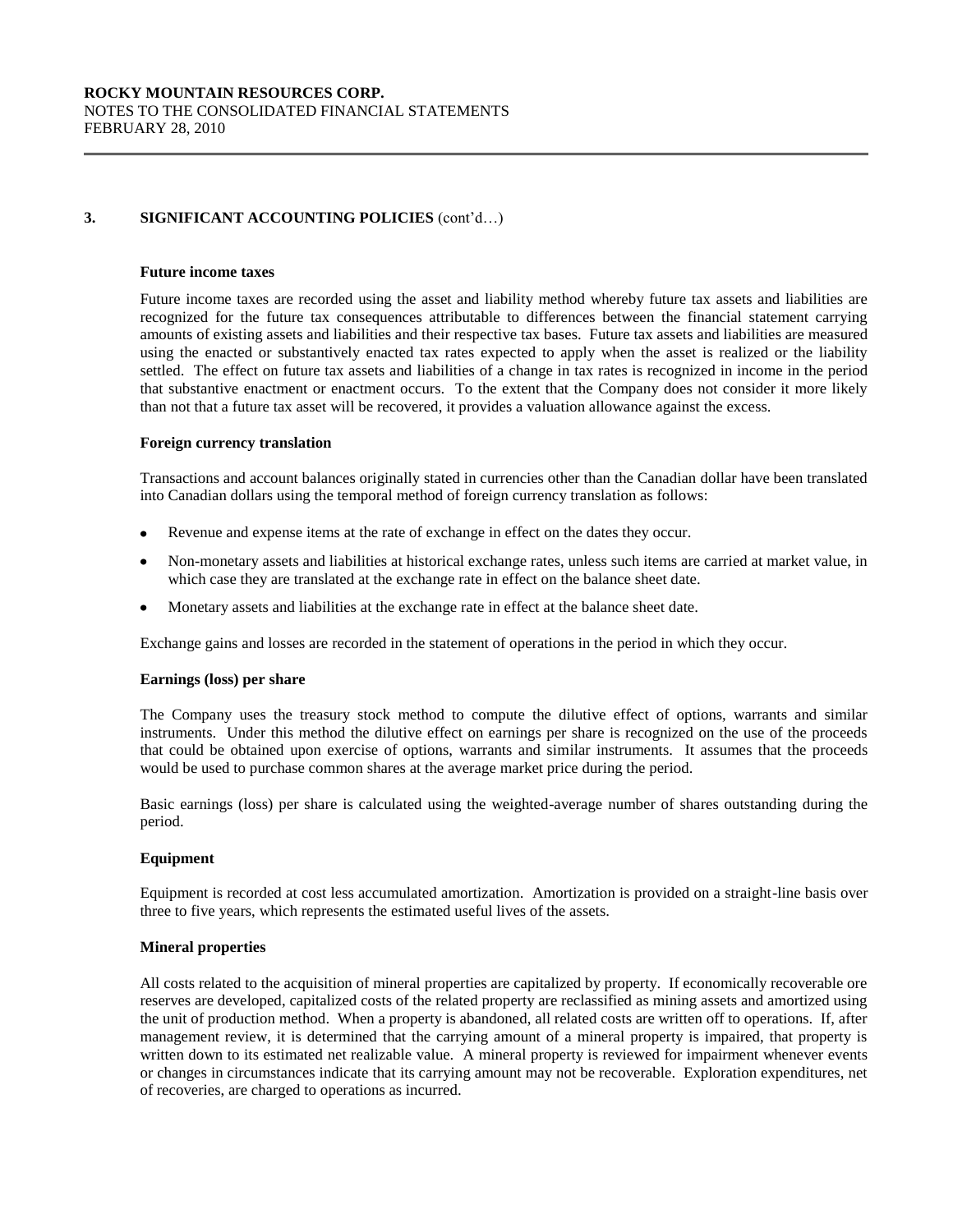# **3. SIGNIFICANT ACCOUNTING POLICIES** (cont'd…)

#### **Mineral properties** (cont'd…)

The amounts shown for mineral properties do not necessarily represent present or future values. Their recoverability is dependent upon the discovery of economically recoverable reserves, the ability of the Company to obtain the necessary financing to complete the development, and future profitable production or proceeds from the disposition thereof.

#### **Asset retirement obligations**

The Company recognizes the fair value of a liability for an asset retirement obligation in the year in which it is incurred when a reasonable estimate of fair value can be made. The carrying amount of the related long-lived asset is increased by the same amount as the liability.

Changes in the liability for an asset retirement obligation due to the passage of time will be measured by applying an interest method of allocation. The amount will be recognized as an increase in the liability and an accretion expense in the statement of operations. Changes resulting from revisions to the timing or the amount of the original estimate of undiscounted cash flows are recognized as an increase or a decrease to the carrying amount of the liability and the related long-lived asset.

#### **Stock-based compensation**

The Company uses the fair value based method for measuring stock-based compensation costs.

#### **Financial instruments**

All financial instruments are classified into one of five categories: held-for-trading, held-to-maturity investments, loans and receivables, available-for-sale financial assets or other financial liabilities. All financial instruments and derivatives are measured in the balance sheet at fair value except for loans and receivables, held-to maturity investments and other financial liabilities which are measured at amortized cost. Subsequent measurement and changes in fair value will depend on their initial classification. Held-for-trading financial assets are measured at fair value and changes in fair value are recognized in net income. Available-for-sale financial instruments are measured at fair value with changes in fair value recorded in other comprehensive income until the instrument is derecognized or impaired.

The Company has classified its cash and short-term investments as held-for-trading, and reclamation bond as heldto-maturity. Amounts receivable are classified as loans and receivables. Accounts payable and accrued liabilities are classified as other liabilities, which are measured at amortized cost.

CICA Handbook Section 3862, Financial Instruments – Disclosure was amended to require disclosure about the inputs used in making fair value measurements, including their classification within a hierarchy that prioritizes their significance. The three levels of the fair value hierarchy are:

Level 1 – Unadjusted quoted prices in active markets for identical assets or liabilities;

Level 2 – Inputs other than quoted prices that are observable for the asset or liability either directly or indirectly; and Level 3 – Inputs that are not based on observable market data.

See note 13 for relevant disclosures.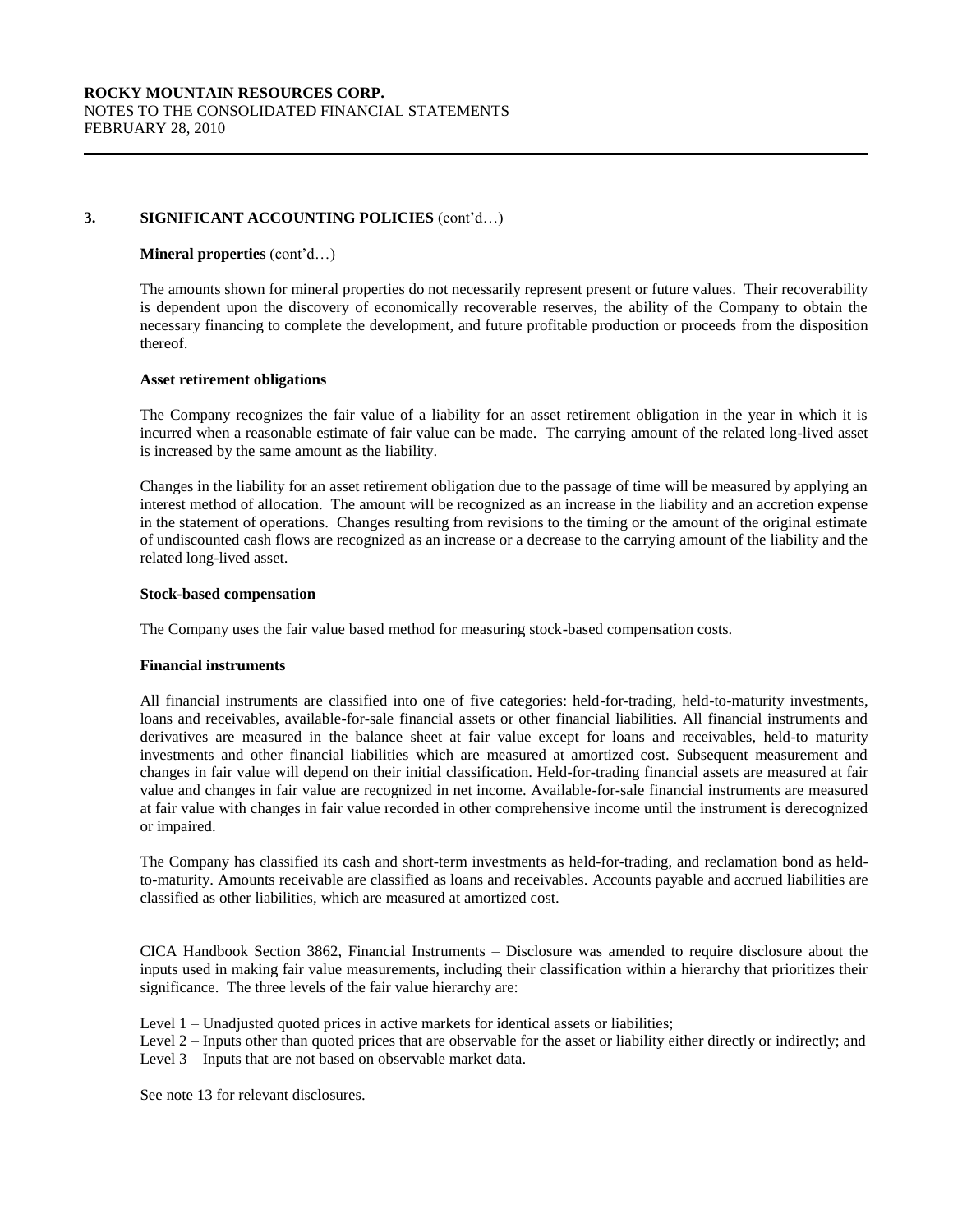# **4. CHANGES IN ACCOUNTING POLICIES**

#### **New accounting pronouncements**

#### *International financial reporting standards ("IFRS")*

The AcSB in 2006 published a new strategic plan that will significantly affect financial reporting requirements for Canadian companies. The AcSB strategic plan outlines the convergence of Canadian GAAP with IFRS over an expected five year transitional period. In February 2008 the AcSB announced that 2011 is the changeover date for publicly-listed companies to use IFRS, replacing Canada's own GAAP. The date is for interim and annual financial statements relating to fiscal years beginning on or after January 1, 2011. The transition date of March 1, 2011 will require the restatement for comparative purposes of amounts reported by the Company for the year ended February 28, 2011. While the Company has begun assessing the adoption of IFRS for 2011, the financial reporting impact of the transition to IFRS cannot be reasonably estimated at this time.

#### **Business combinations, consolidated financial statements and non-controlling interests**

In January 2009, the CICA issued CICA Handbook Section 1582, "Business Combinations", Section 1601, "Consolidated Financial Statements", and Section 1602, "Non-Controlling Interests". These sections replace the former Section 1581, "Business Combinations", and Section 1600, "Consolidated Financial Statements", and establish a new section for accounting for a non-controlling interest in a subsidiary. Section 1582 establishes standards for the accounting for a business combination, and states that all assets and liabilities of an acquired business will be recorded at fair value. Obligations for contingent considerations and contingencies will also be recorded at fair value at the acquisition date. The standard also states that acquisition-related costs will be expensed as incurred and that restructuring charges will be expensed in the periods after the acquisition date. It provides the Canadian equivalent to IFRS 3, Business Combinations (January 2008). The section applies prospectively to business combinations for which the acquisition date is on or after the beginning of the first annual reporting period beginning on or after January 1, 2011.

Section 1601 establishes standards for the preparation of consolidated financial statements.

Section 1602 establishes standards for accounting for a non-controlling interest in a subsidiary in the preparation of consolidated financial statements subsequent to a business combination. It is equivalent to the corresponding provisions of IFRS International Accounting Standards ("IAS") 27, Consolidated and Separate Financial Statements (January 2008).

Sections 1601 and 1602 apply to interim and annual consolidated financial statements relating to fiscal years beginning on or after January 1, 2011. Earlier adoption of these sections is permitted as of the beginning of a fiscal year. All three sections must be adopted concurrently. The Company is currently evaluating the impact of the adoption of these sections.

# **5. SHORT-TERM INVESTMENTS**

Short-term investments consist of 6,000,000 common shares (valued at \$0.50 per share) of Stonegate Agricom Ltd.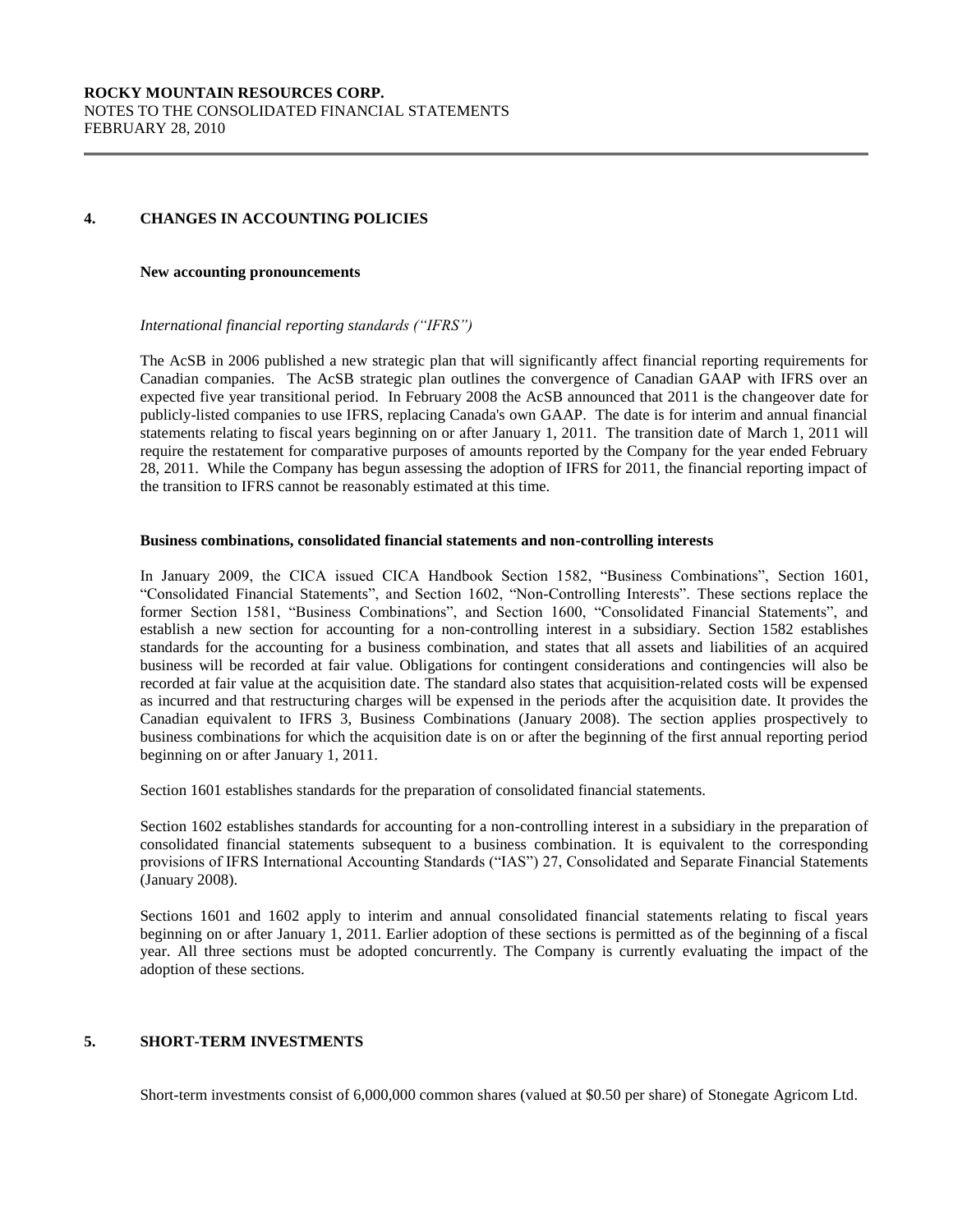# **6. EQUIPMENT**

| 2010                                |    |                 |               |                             |   |                                 | 2009                   |                             |      |                                 |
|-------------------------------------|----|-----------------|---------------|-----------------------------|---|---------------------------------|------------------------|-----------------------------|------|---------------------------------|
|                                     |    | Cost            |               | Accumulated<br>Amortization |   | <b>Net</b><br><b>Book Value</b> | Cost                   | Accumulated<br>Amortization |      | <b>Net</b><br><b>Book Value</b> |
| Field equipment<br>Office equipment | \$ | 28,680<br>2,794 | - \$          | 12.427<br>947               | S | 16,253<br>1,847                 | \$<br>30.955<br>45,771 | \$<br>7.446<br>13,606       | - \$ | 23,509<br>32,165                |
|                                     | \$ | 31,474          | <sup>\$</sup> | 13,374                      |   | 18,100                          | \$<br>76.726           | \$<br>21,052                | S    | 55,674                          |

# **7. MINERAL PROPERTIES**

Title to mineral properties involves certain inherent risks due to the difficulties of determining the validity of certain claims as well as the potential for problems arising from the frequently ambiguous conveyancing history characteristic of many mineral properties. The Company has investigated title to all of its mineral properties and, to the best of its knowledge, title to all of its properties are in good standing.

The summary of mineral property acquisitions is as follows:

|                          | Gibellini        | Good-<br>springs         |               | Paris<br>Foothills       | Other<br>Regional | Total     |
|--------------------------|------------------|--------------------------|---------------|--------------------------|-------------------|-----------|
| <b>Acquisition costs</b> |                  |                          |               |                          |                   |           |
| As at February 29, 2008  | \$<br>369,347 \$ | 38,130                   | <sup>\$</sup> | $30,093$ \$              | <sup>\$</sup>     | 437,570   |
| <b>Additions</b>         | 126,452          | 26,337                   |               | 227,616                  | 3,517             | 383,922   |
| Written-off              |                  | (64, 467)                |               |                          |                   | (64, 467) |
| As at February 28, 2009  | 495,799          | $\overline{\phantom{a}}$ |               | 257,709                  | 3,517             | 757,025   |
| <b>Additions</b>         | 201,034          | $\overline{\phantom{a}}$ |               | $\overline{\phantom{0}}$ |                   | 201,034   |
| Disposal                 |                  | $\overline{\phantom{a}}$ |               | (257,709)                |                   | (257,709) |
| Recovery                 |                  |                          |               |                          | (3,517)           | (3,517)   |
| As at February 28, 2010  | \$<br>696,833 \$ |                          | \$            |                          | \$<br>\$          | 696,833   |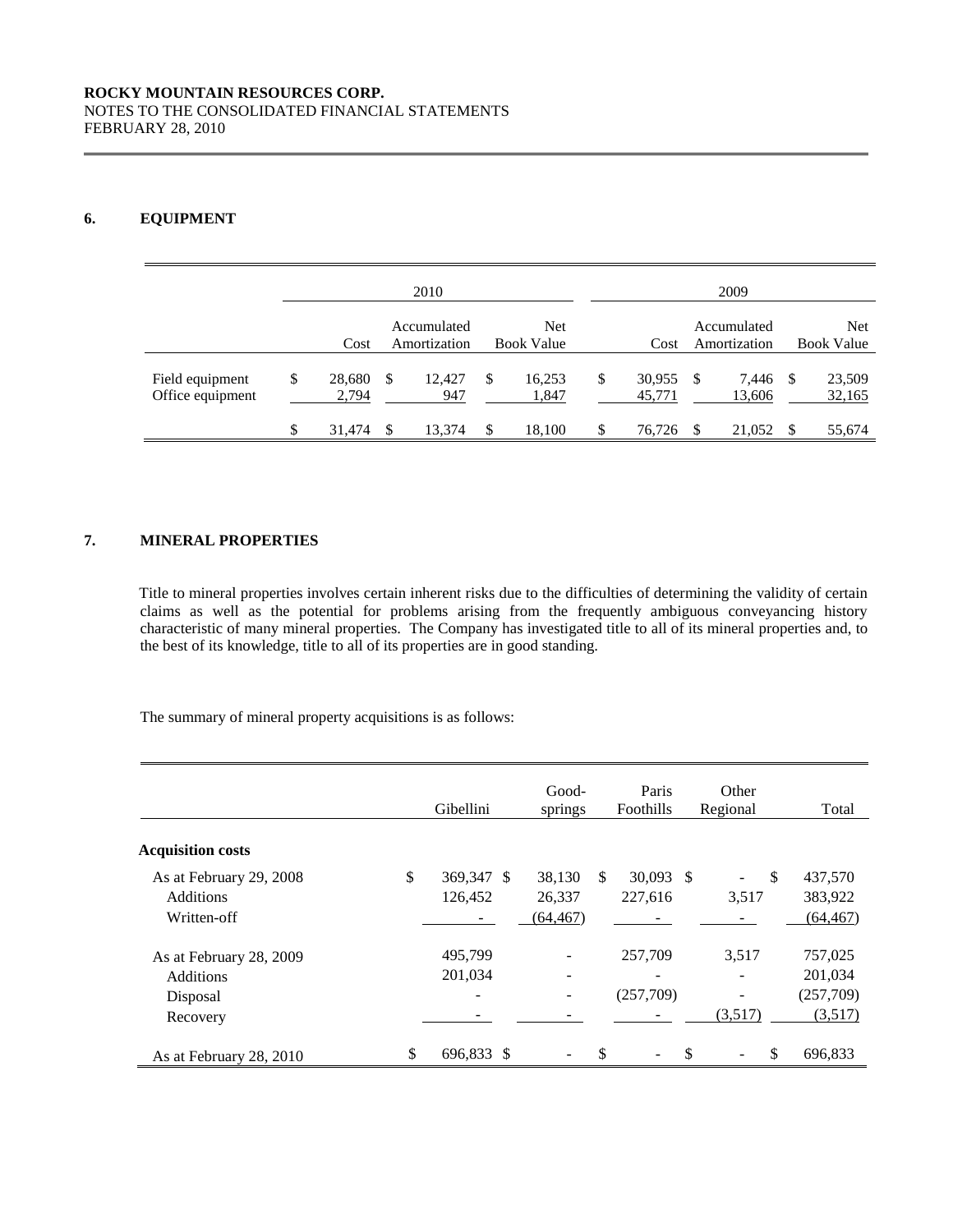During the year ended February 28, 2010, the exploration expenditures on the Company's mineral properties were incurred as follows:

|                                 | Good-<br>Gibellini<br>springs |     | Paris<br>Foothills |    | Other<br>Regional        | Total<br>2010 |                                 |               |
|---------------------------------|-------------------------------|-----|--------------------|----|--------------------------|---------------|---------------------------------|---------------|
| <b>Exploration expenditures</b> |                               |     |                    |    |                          |               |                                 |               |
| Assays and analysis             | \$<br>789                     | - S | a.                 | -S | $\sim$                   | -S            | $\mathbb{Z}^{\mathbb{Z}}$<br>-S | 789           |
| Engineering and consulting      | 5,570                         |     |                    |    | 15,860                   |               |                                 | 21,430        |
| Field office and supplies       | 13,314                        |     |                    |    | 7,332                    |               |                                 | 20,646        |
| Property maintenance and taxes  | 22,244                        |     |                    |    | $\overline{\phantom{a}}$ |               |                                 | 22,244        |
| Reproduction and drafting       |                               |     |                    |    | 550                      |               |                                 | 550           |
| Travel and accommodation        | 3,216                         |     |                    |    | 6,933                    |               |                                 | <u>10,149</u> |
|                                 | \$<br>45.133                  |     |                    |    | 30.675                   |               | \$.<br>$\overline{\phantom{a}}$ | 75,808        |

During the year ended February 28, 2009, the exploration expenditures on the Company's mineral properties were incurred as follows:

|                                 |    | Gibellini |     | Good-<br>springs |               | Paris<br>Foothills |      | Other<br>Regional |    | Total<br>2009 |
|---------------------------------|----|-----------|-----|------------------|---------------|--------------------|------|-------------------|----|---------------|
| <b>Exploration expenditures</b> |    |           |     |                  |               |                    |      |                   |    |               |
| Assays and analysis             | \$ | 51,017    | \$. | 6,403            | <sup>\$</sup> | 78,282             | - \$ |                   | \$ | 135,702       |
| Drilling                        |    | 121,208   |     |                  |               | 182,969            |      |                   |    | 304,177       |
| Engineering and consulting      |    | 37,006    |     | 10,240           |               | 321,306            |      |                   |    | 368,552       |
| Equipment rental                |    | 13,230    |     | 3,220            |               | 4,461              |      |                   |    | 20,911        |
| Field office and supplies       |    | 18.516    |     | 388              |               | 32,890             |      |                   |    | 51,794        |
| Property maintenance and taxes  |    | 20,745    |     | 1,798            |               | 16,747             |      | 752               |    | 40,042        |
| Reclamation                     |    | 16,157    |     |                  |               |                    |      |                   |    | 16,157        |
| Reproduction and drafting       |    | 7.516     |     |                  |               | 24,955             |      |                   |    | 32,471        |
| Scoping study                   |    | 277,767   |     |                  |               |                    |      |                   |    | 277,767       |
| Travel and accommodation        |    | 14,922    |     | 1,941            |               | 34,282             |      | 1,892             |    | 53,037        |
|                                 | S  | 578,084   | S   | 23,990           | S.            | 695,892            |      | 2,644             | S  | 1,300,610     |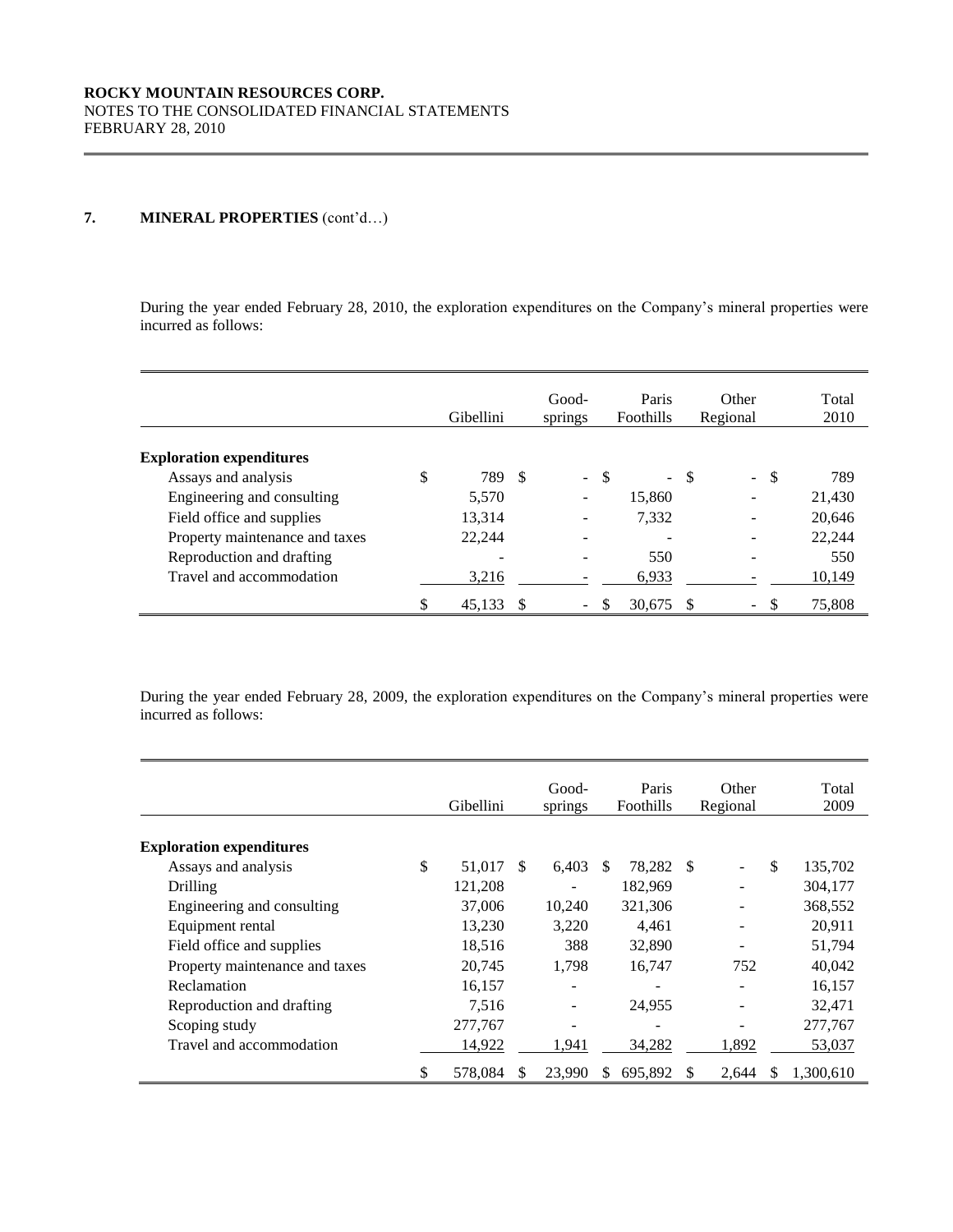#### **a) Gibellini Property, Nevada, U.S.**

During the 2007 fiscal period, the Company entered into a Mineral Lease Agreement to acquire 41 unpatented lode mining claims for a series of quarterly payments as advances upon the royalties payable:

| US\$60,000 (paid)             | Upon execution of Agreement                               |
|-------------------------------|-----------------------------------------------------------|
| US\$30,000 (paid US\$90,000)  | Quarterly on or before September 1, 2006 to March 1, 2007 |
| US\$30,000 (paid US\$120,000) | Ouarterly from June 1, 2007 to March 1, 2008              |
| US\$30,000 (paid US\$210,000) | On or before June 1, 2008 and quarterly thereafter        |

The Company is required to pay a production royalty of 2.5% of the net smelter returns ("NSR") of all mineral substances produced from the claims, until royalty payments reach a total of US\$3,000,000, then the production royalty decreases to 2.0%. Any advance royalties paid will be credited against the actual production royalties.

During the 2007 fiscal period, the Company entered into a Mineral Lease Agreement to acquire 4 unpatented lode mining claims for a series of annual payments as advances upon the royalties payable:

| $US$9,000$ (paid) | Upon execution of Agreement                            |
|-------------------|--------------------------------------------------------|
| US\$12,000 (paid) | On or before December 30, 2007                         |
| US\$15,000 (paid) | On or before December 30, 2008                         |
| US\$20,000 (paid) | On or before December 30, 2009                         |
| US\$24,000        | On or before December 30, 2010 and annually thereafter |

The Company is required to pay an initial production royalty payment of US\$30,000 within 60 days of production from the claims and a production royalty of 3.0% of NSR of all mineral substances produced from the claims. Further, the Company has the option to purchase these claims for a total purchase price of US\$1,000,000. Any advance royalties paid will be credited against the purchase price.

On April 16, 2007, the Company entered into a Mineral Lease Agreement to acquire 17 unpatented lode mining claims in Nevada, U.S. for a series of annual payments as advances upon the royalties payable:

| $US$10,000$ (paid) | Upon execution of Agreement                         |
|--------------------|-----------------------------------------------------|
| US\$10,000 (paid)  | On or before April 16, 2008                         |
| $US$10,000$ (paid) | On or before April 16, 2009                         |
| US\$15,000         | On or before April 16, 2010 and annually thereafter |

The Company is to pay a production royalty of 2.5% of the net smelter returns of all mineral substances produced from the claims, until royalty payments reach a total of US\$1,000,000, then the production royalty is dropped. Further, the Company has the option to purchase these claims for a total purchase price of US\$1,000,000. Any advance royalties paid will be credited against the purchase price.

The Company acquired an additional 80 claims through the staking process.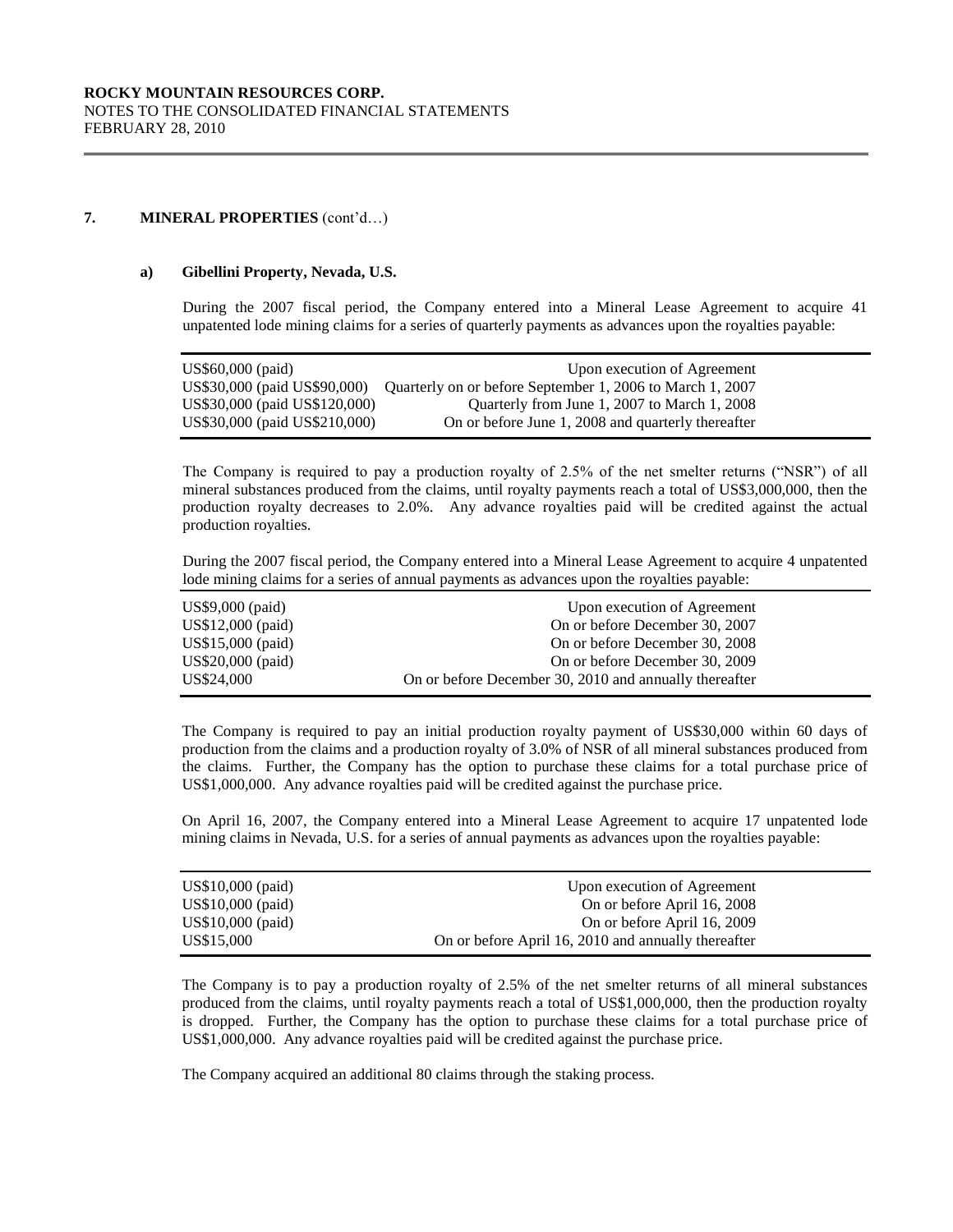#### **b) Goodsprings Property, Nevada, U.S.**

During the year ended February 29, 2008, the Company entered into a Mineral Lease Agreement to acquire 3 unpatented lode mining claims for a 3% net smelter royalty and a series of annual payments as advances upon royalties payable:

| US\$15,000 (paid) | Upon execution of Agreement                            |
|-------------------|--------------------------------------------------------|
| US\$ 5,000        | On or before December 10, 2010                         |
| US\$ 6,000        | On or before December 10, 2011                         |
| US\$10,000        | On or before December 10, 2012 and annually thereafter |

The Company acquired an additional 454 claims through the staking process.

The Company decided not to proceed with the Goodsprings project, as efforts to attract a joint venture partner were unsuccessful. Acquisition costs of \$64,467 were written off in the year ended February 28, 2009.

# **c) Paris Foothills Property, Idaho, U.S.**

On December 18, 2007, the Company entered into a Mineral Lease Agreement to acquire rights to explore certain mineral properties in Bear Lake County, Idaho for a series of annual payments and advances upon the royalties payable as follows:

| US\$25,000 (paid)  | Upon execution of Agreement                            |
|--------------------|--------------------------------------------------------|
| $US$25,000$ (paid) | On or before December 18, 2008 and annually thereafter |

The Company is to pay a production royalty to the Lessor of 3% of net smelter returns from any mineral substances produced and sold from the property.

On June 18, 2008, the Company was granted exploration permits for three tracts of land owned by the State of Idaho and administered by the Idaho Department of Lands. The permits grant the Company permission to conduct exploration activities on the state lands for a period of  $2 \frac{1}{2}$  years, until December 31, 2010. A one time fee of \$500 was paid for each permit, and each permit required the Company to post a \$10,000 bond.

On August 9, 2008, the Company entered into two more Mineral Lease Agreements to acquire rights to explore certain mineral properties in Bear Lake County, Idaho for a series of annual payments and advances upon the royalties payable as follows:

| US\$25,000 (paid) | Signing bonus upon execution of Agreement           |
|-------------------|-----------------------------------------------------|
| US\$60,000 (paid) | Upon execution of Agreement                         |
| US\$60,000        | On or before August 9, 2009 to 2012                 |
| US\$80,000        | On or before August 9, 2013 to 2017                 |
| US\$100,000       | On or before August 9, 2018 and annually thereafter |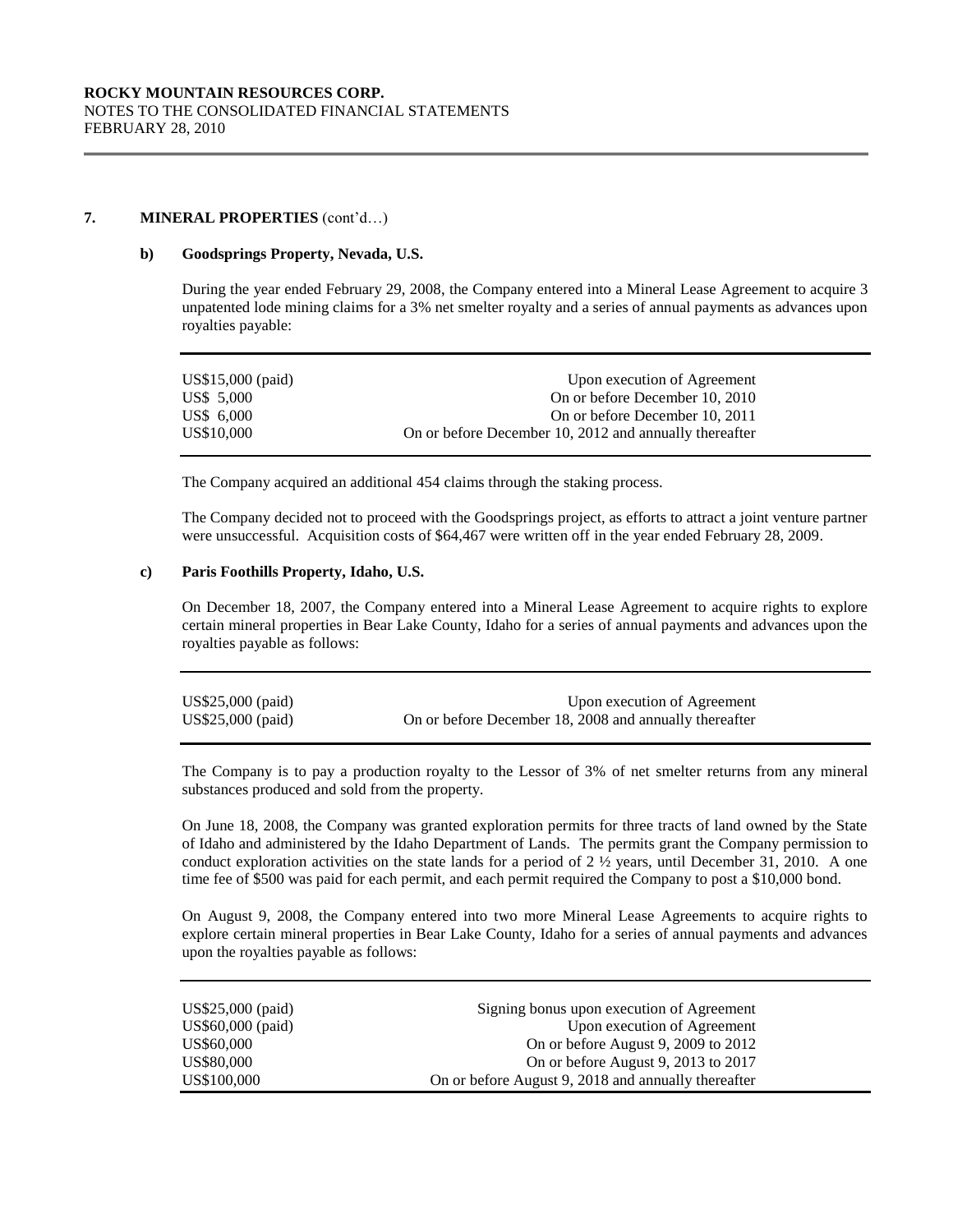#### **c) Paris Foothills Property, Idaho, U.S.** (cont'd.)

The Company is to pay a production royalty to the Lessor of 5% of the gross revenue received from the sale of all mineral substances owned by the Lessor.

Mineral rights for phosphate rock on portions of the property leased under this agreement are reserved to the government of the United States. Production royalties on phosphate rock reserved to the government are paid based on a formula established and updated annually by the U.S. Bureau of Land Management. The amount of the royalty depends on the grade of phosphate rock mined.

| US\$6,000 (paid)  | Signing bonus upon execution of Agreement           |
|-------------------|-----------------------------------------------------|
| US\$85,000 (paid) | Upon execution of Agreement                         |
| US\$85,000        | On or before August 9, 2009 to 2011                 |
| US\$105,000       | On or before August 9, 2012 to 2017                 |
| US\$125,000       | On or before August 9, 2018 and annually thereafter |

The Company is to pay a production royalty to the Lessor of 5% of the gross revenue received from the sale of all mineral substances owned by the Lessor.

A portion of the mineral rights of the property leased in this agreement are reserved to the State of Idaho. The production royalty for phosphate rock mined from lands where the state owns mineral rights would be calculated using the same formula applied by the federal government.

In August 2009, the Company was obligated, but due to lack of funds, was unable to pay two advance royalties totaling US\$145,000 on the Paris Foothills Property by November 1, 2009. This payment deadline was later extended to December 1, 2009.

Effective November 3, 2009, the Company sold the Paris Foothills Property for total consideration of \$4,000,000 consisting of a cash payment of \$1,000,000 and 6,000,000 common shares of Stonegate Agricom Ltd. valued at \$0.50 per share. The purchaser of the property assumed responsibility for the advance royalty payments which were in default.

Included in the Paris Foothills Property were mineral claims located in Park County, Montana. On November 30, 2009, the Company sold those claims to an individual for cash consideration of US\$30,000.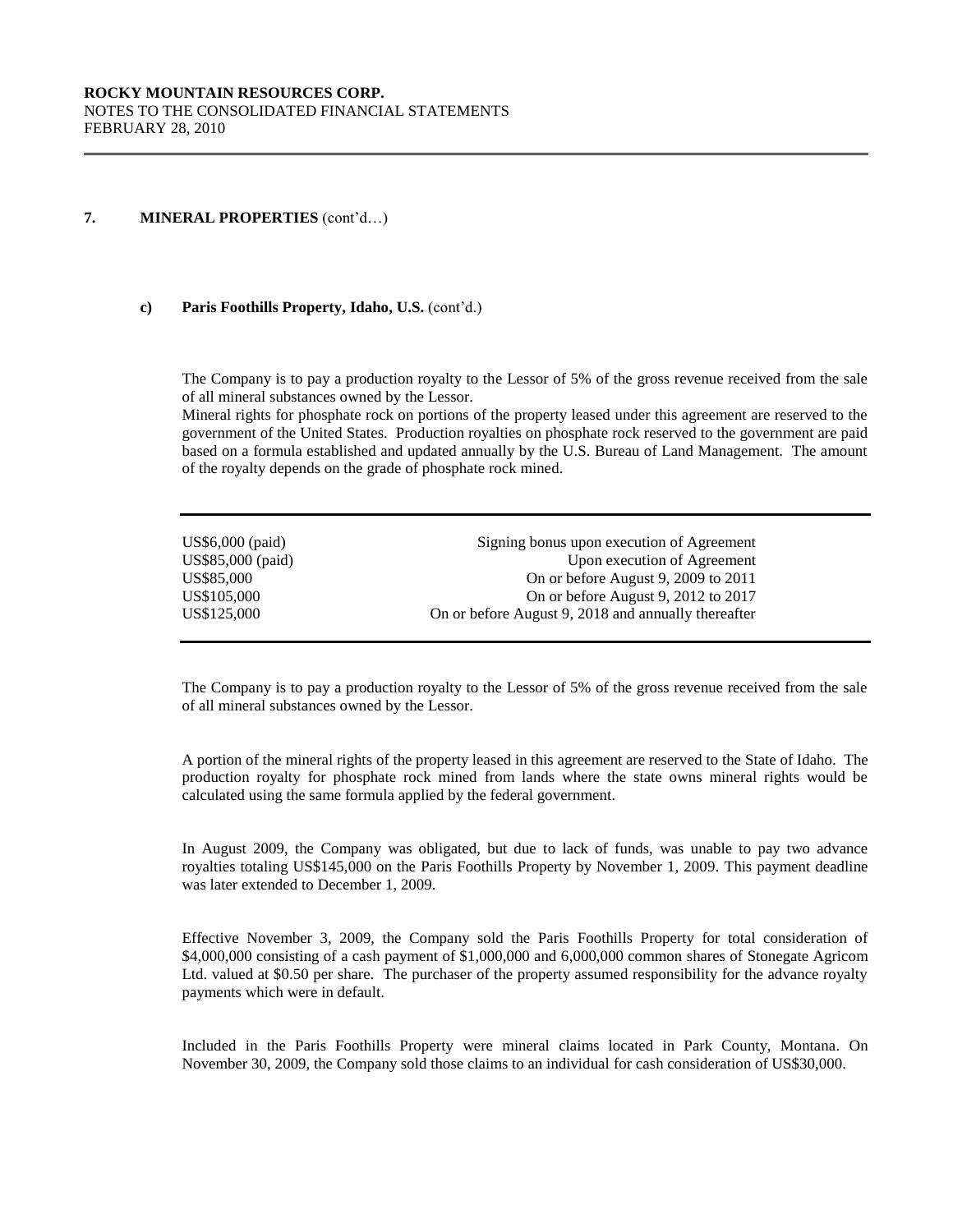# **8. CAPITAL STOCK**

|                                                                                                 | Number<br>of Shares     |     | Amount                           |               | Contributed<br>Surplus         |
|-------------------------------------------------------------------------------------------------|-------------------------|-----|----------------------------------|---------------|--------------------------------|
| Authorized<br>Unlimited common shares, without par value                                        |                         |     |                                  |               |                                |
| As at February 29, 2008<br>Exercise of agent's warrants<br>Stock options granted                | 14,549,950<br>143,200   | \$. | 4,224,531<br>192.289             | <sup>\$</sup> | 320,504<br>(49,089)<br>164,858 |
| As at February 28, 2009<br>Shares issued for cash<br>Share issue costs<br>Stock options granted | 14,693,150<br>3,245,665 |     | 4,416,820<br>973,700<br>(47,065) |               | 436,273<br>263,298             |
| As at February 28, 2010                                                                         | 17,938,815              | \$. | 5,343,455                        | -S            | 699,571                        |

#### **Private placements**

- 1) On April 3, 2009, the Company completed a non-brokered private placement of 2,045,666 common share units at a price of \$0.30 per unit for gross proceeds of \$613,700. Each unit consists of one common share and one common share purchase warrant which entitles the holder to purchase one additional common share at a price of \$0.40 per share until October 3, 2010.
- 2) On February 26, 2010, the Company completed a non-brokered private placement of 1,199,999 common share units at a price of \$0.30 per unit for gross proceeds of \$360,000. Each unit consists of one common share and one common share purchase warrant which entitles the holder to purchase one additional common share at a price of \$0.40 per share until August 26, 2011.

# **Warrants**

Warrant transactions and the number of warrants outstanding are summarized as follows:

|                                                  | Number<br>of Warrants                 | Weighted<br>Average<br>Exercise<br>Price |
|--------------------------------------------------|---------------------------------------|------------------------------------------|
| Balance, February 29, 2008<br>Warrants exercised | 154,050 \$<br>(10, 850)               | 1.00<br>1.00                             |
| Warrants expired                                 | (143,200)                             | 1.00                                     |
| Balance, February 28, 2009<br>Warrants granted   | $\overline{\phantom{a}}$<br>3,245,665 | $\overline{\phantom{a}}$<br>0.40         |
| Balance, February 28, 2010                       | \$.<br>3,245,665                      | 0.40                                     |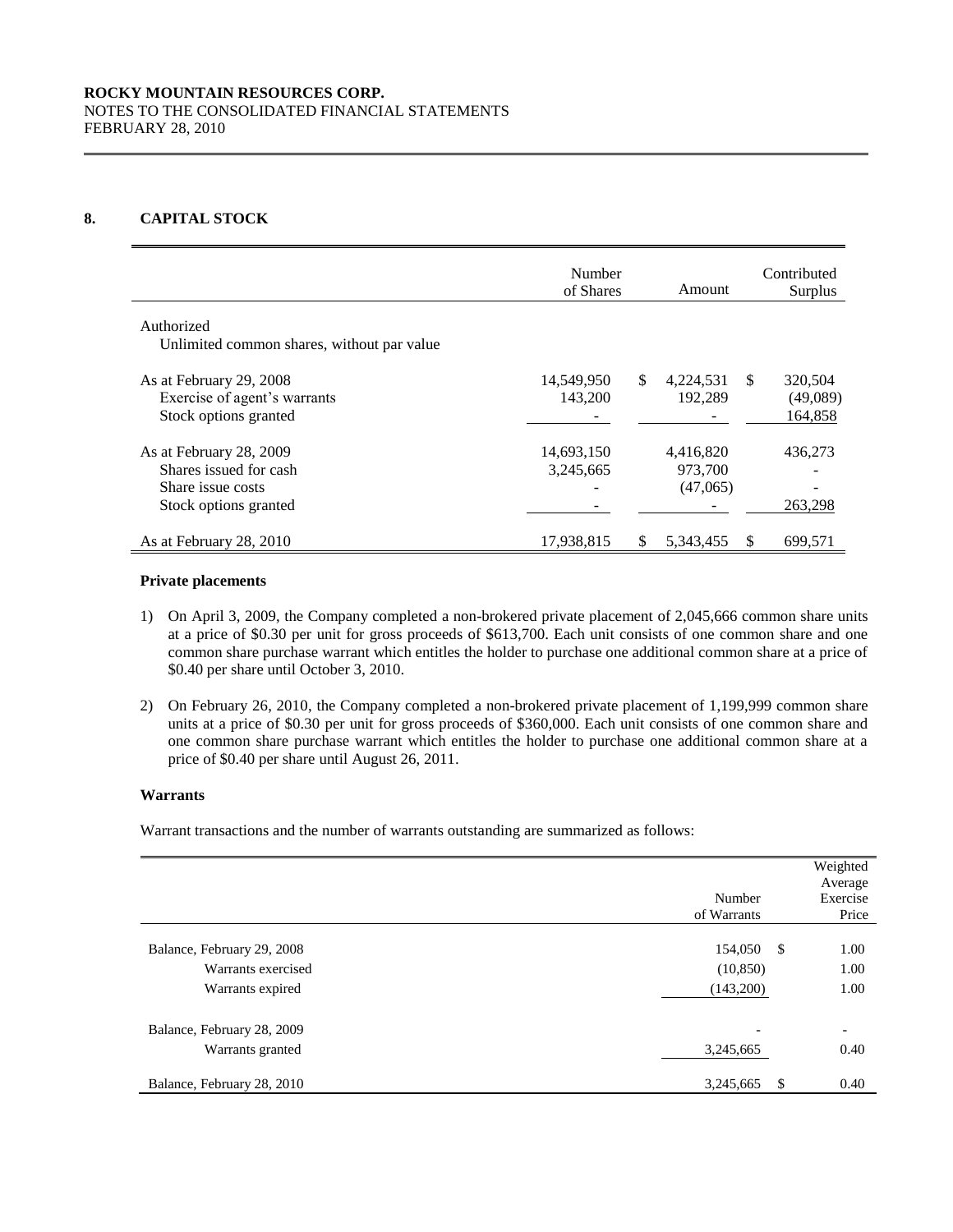## **8. CAPITAL STOCK**

#### **Warrants** (cont'd…)

The following warrants were outstanding at February 28, 2010:

| Number<br>Outstanding | Exercise Price | <b>Expiry Date</b> |
|-----------------------|----------------|--------------------|
| 2,045,666             | 0.40           | October 3, 2010    |
| 1.199.999             | 0.40           | August 26, 2011    |
| 3,245,665             |                |                    |

#### **Stock options**

The Company adopted an incentive stock option plan which provides that the Board of Directors of the Company may from time to time, in its discretion, and in accordance with the Exchange requirements, grant to directors, officers, employees and technical consultants to the Company, non-transferable options to purchase common shares, provided that the number of common shares reserved for issuance will not exceed 10% of the issued and outstanding common shares. Such options will be exercisable for a period of up to 5 years from the date of grant. Vesting terms are determined by the Board of Directors at the time of grant.

Stock option transactions and the number of stock options outstanding are summarized as follows:

|                                                                    | Number<br>of Options              | Weighted<br>Average<br>Exercise<br>Price |
|--------------------------------------------------------------------|-----------------------------------|------------------------------------------|
| Balance, February 29, 2008<br>Options granted                      | 690,000<br>125,000                | \$<br>1.30<br>0.88                       |
| Balance, February 28, 2009<br>Options granted<br>Options cancelled | 815,000<br>1,225,000<br>(600,000) | 1.24<br>0.35<br>1.25                     |
| Balance, February 28, 2010                                         | 1,440,000                         | \$<br>0.48                               |
| Number of options currently exercisable                            | 1.110.000                         | \$<br>0.48                               |

The following incentive stock options were outstanding and exercisable at February 28, 2010:

| Number<br>Outstanding | <b>Exercise Price</b> | <b>Expiry Date</b> |
|-----------------------|-----------------------|--------------------|
| 190,000               | \$1.30                | February 12, 2013  |
| 25,000                | 0.40                  | December 17, 2013  |
| 25,000                | 0.35                  | February 26, 2015  |
| 1,200,000             | 0.35                  | January 21, 2015   |
| 1,440,000             |                       |                    |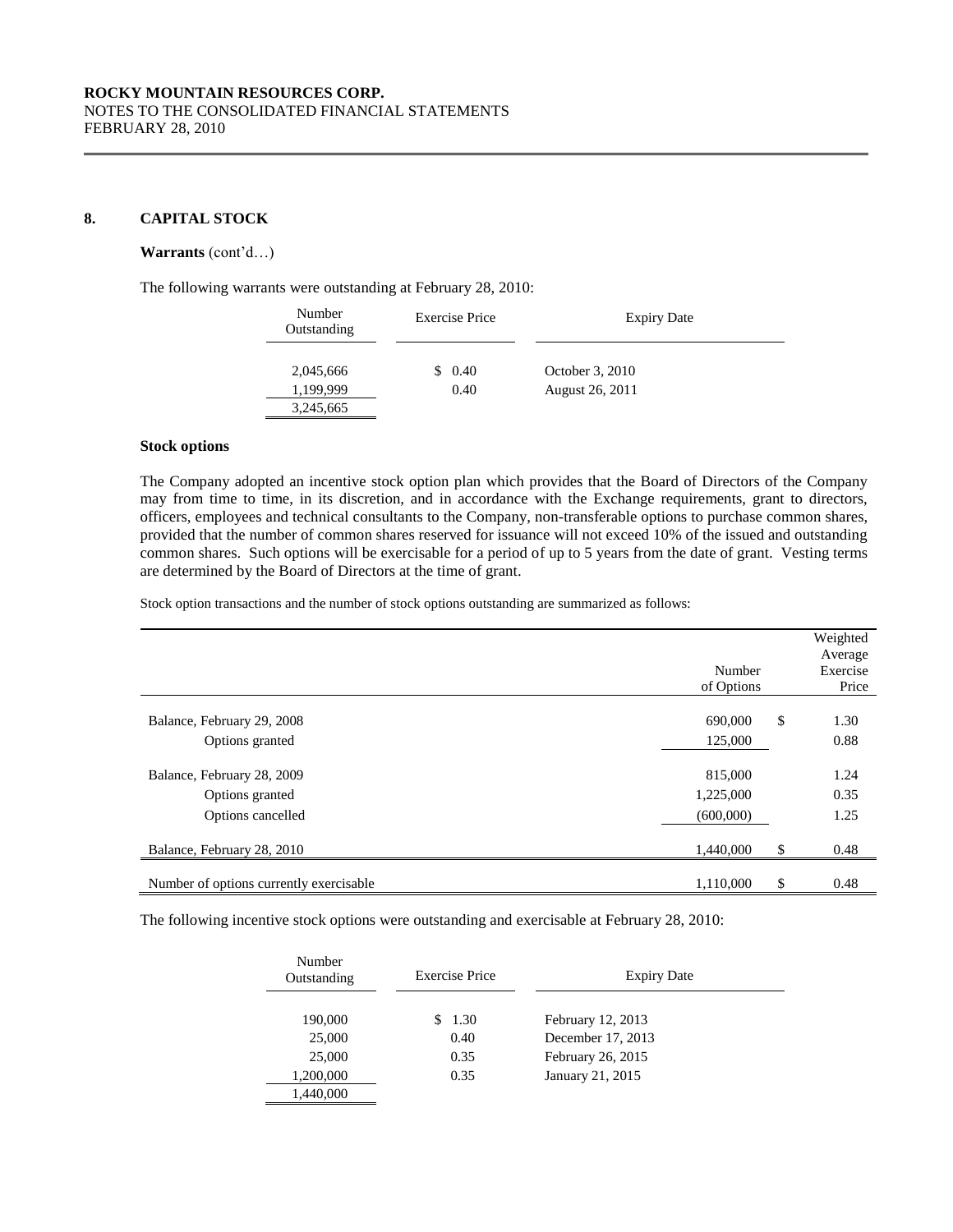#### **8. CAPITAL STOCK** (cont'd…)

#### **Stock options** (cont'd…)

During the year ended February 28, 2009, the Company granted stock options to purchase up to 125,000 shares of the Company. Of these options, 100,000 are subject to vesting provisions (40% immediately and as to 20% on each of the next three anniversaries from the date of grant).

During the year ended February 28, 2010, the Company granted stock options to purchase up to 1,225,000 shares of the Company. Of these options, 500,000 are subject to vesting provisions (40% immediately and 40% on first anniversary, remaining 20% on second anniversary from the date of grant).

During the year, the Company recorded stock-based compensation of \$263,298 (2009 - \$164,858) with offsetting amounts credited to contributed surplus. The weighted average grant date fair value of the options for the year ended February 28, 2010 was \$0.25 (2009 - \$0.66) per option.

The fair value of the stock options has been estimated using the Black-Scholes option pricing model. Assumptions used in the pricing model are as follows:

|                                 | 2010    | 2009    |
|---------------------------------|---------|---------|
| Risk free interest rate         | 2.50 %  | 2.75%   |
| Annual dividends                | --      | --      |
| Expected stock price volatility | 111.99% | 102%    |
| Expected life                   | years   | 5 years |

# **9. RELATED PARTY TRANSACTIONS**

During the year ended February 28, 2010, \$48,000 (2009 - \$48,000) was paid to a company with a director and two officers in common, for office facilities and administrative services. Included in accounts payable and accrued liabilities at February 28, 2010 is \$4,568 (2009 - \$8,653) payable to this related company.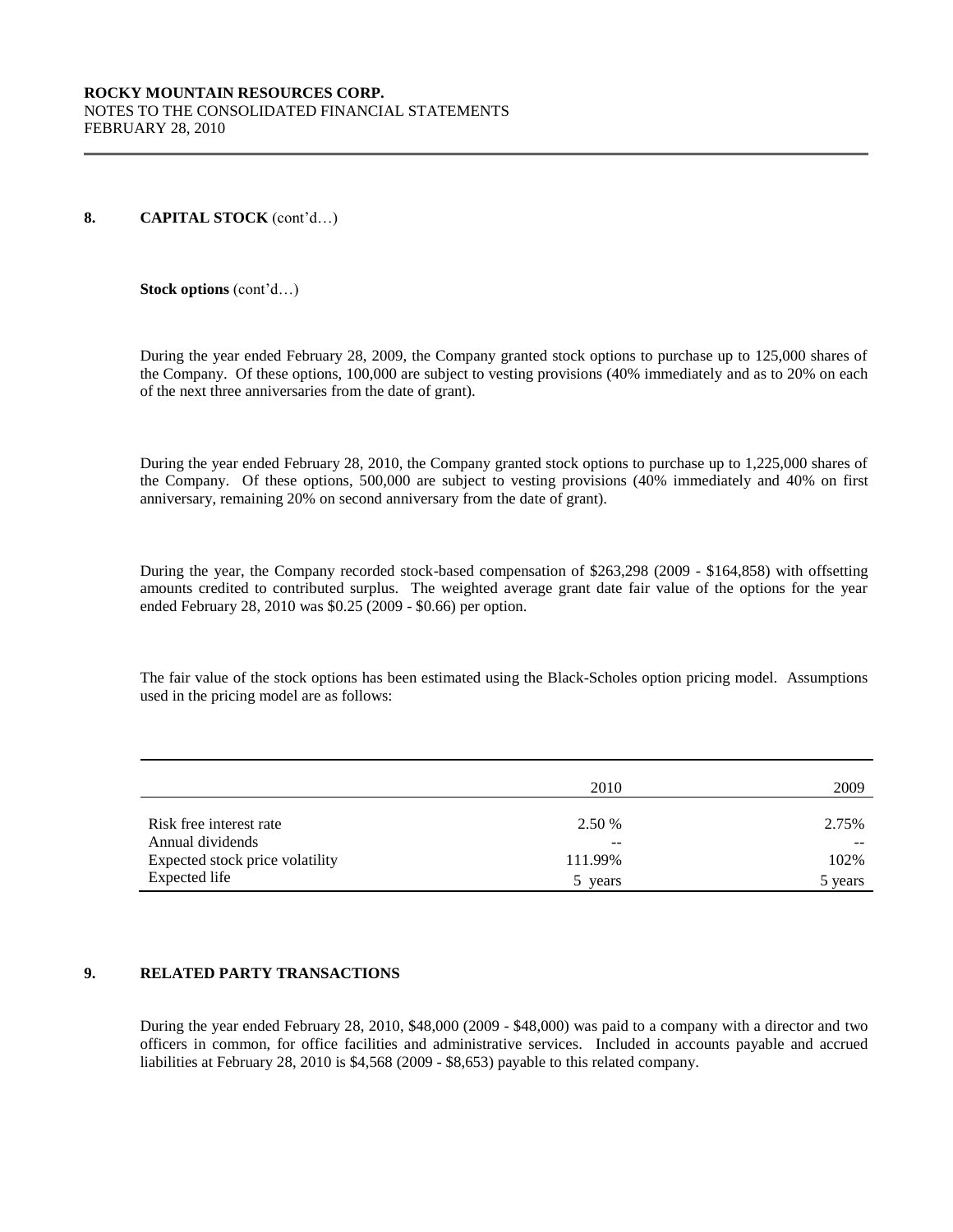#### **10. INCOME TAXES**

A reconciliation of income taxes at statutory rates with the reported taxes is as follows:

|                                                         |   | 2010        |    | 2009        |
|---------------------------------------------------------|---|-------------|----|-------------|
|                                                         |   |             |    |             |
| Income (loss) before income taxes                       | S | 2,951,282   | S  | (2,294,078) |
|                                                         |   |             |    |             |
| Expected income tax (recovery)                          |   | 878,006     | S  | (705, 429)  |
| Non-deductible gain on disposal of mineral properties   |   | (1,100,343) |    |             |
| Taxable gain on disposal of mineral properties          |   | 950,576     |    |             |
| Non-deductible withholding tax                          |   | 115,992     |    |             |
| Other non-deductible items                              |   | 79.695      |    | 56,460      |
| Deductible share issue costs                            |   | (18, 487)   |    | (16,214)    |
| Differences in foreign tax rates                        |   | 221,638     |    | (63, 139)   |
| Unrecognized (recognized) benefit of non-capital losses |   | (605,960)   |    | 728,322     |
| Total income tax expenses                               |   | 521.117     | \$ |             |

The significant components of the Company's future income tax assets are as follows:

|                                                                           |    | 2010                         |    | 2009                         |
|---------------------------------------------------------------------------|----|------------------------------|----|------------------------------|
| Future income tax assets:                                                 |    |                              |    |                              |
| Non-capital loss carryforwards<br>Share issue costs<br>Mineral properties | S  | 142,000<br>36,000<br>330,000 | -S | 963,000<br>40,000<br>337,000 |
| Valuation allowance                                                       |    | (508,000)                    |    | (1,340,000)                  |
| Net future income tax assets                                              | \$ | $\overline{\phantom{a}}$     | \$ |                              |

The Company has available for deduction against future taxable income non-capital losses of approximately \$569,000 (2009 - \$3,853,000). These losses, if not utilized, will expire through to 2030. Future tax benefits which may arise as a result of these non-capital losses have not been recognized in these financial statements and have been offset by a valuation allowance due to the uncertainty of their realization.

# **11. SUPPLEMENTAL DISCLOSURE WITH RESPECT TO CASH FLOWS**

|                            | 2010   | 2009 |
|----------------------------|--------|------|
| Cash paid for interest     | 908 \$ |      |
| Cash paid for income taxes | -      |      |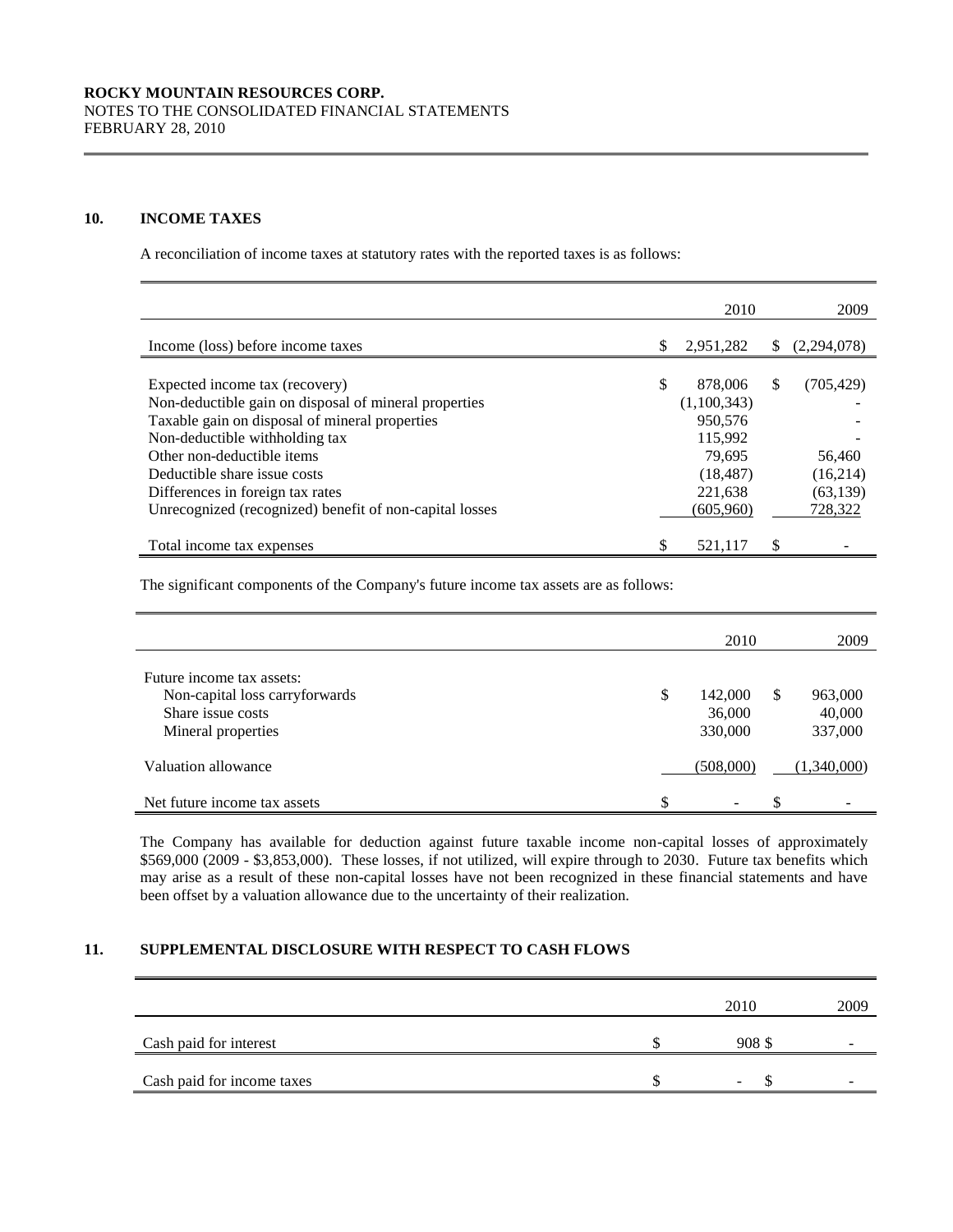## **11. SUPPLEMENTAL DISCLOSURE WITH RESPECT TO CASH FLOWS** (cont'd…)

The significant non-cash transactions were as follows:

|                                                                                                                                                                                       |     | 2010               |   | 2009   |
|---------------------------------------------------------------------------------------------------------------------------------------------------------------------------------------|-----|--------------------|---|--------|
| Proceeds on disposal of mineral properties received in<br>shares<br>Proceeds on disposal of equipment in accounts<br>receivable<br>Reclassification upon exercise of agent's warrants | \$. | 3,000,000<br>4,000 | S | 49.089 |

## **12. SEGMENTED INFORMATION**

The Company has one reportable operating segment, being the acquisition and exploration of mineral properties. Geographical information is as follows:

|                           |    | Canada    | <b>United States</b> | 2010            |
|---------------------------|----|-----------|----------------------|-----------------|
| Net Income (loss)         | S  | (531,085) | \$2,961,250          | \$<br>2,430,165 |
| Equipment                 |    |           | 18,100               | 18,100          |
| <b>Mineral Properties</b> |    |           | 696,833              | 696,833         |
| Total assets              |    | 3,657,470 | 1,188,475            | 4,845,945       |
|                           |    |           |                      |                 |
|                           |    | Canada    | <b>United States</b> | 2009            |
| Net Loss                  | \$ | 351.335   | \$1.942.743          | \$<br>2,294,078 |
| Equipment                 |    |           | 55,674               | 55,674          |
| <b>Mineral Properties</b> |    |           | 757,025              | 757,025         |
| Total assets              |    | 195,990   | 917,467              | 1,113,457       |

# **13**. **FINANCIAL INSTRUMENTS AND RISK MANAGEMENT**

As at February 28, 2010, the Company's financial instruments are comprised of cash, short-term investments amounts receivable and accounts payable and accrued liabilities. The fair value of cash, short-term investments, amounts receivable and accounts payable and accrued liabilities approximate their carrying value due to their shortterm maturity. The Company's financial instruments are exposed to certain financial risks, including currency risk, credit risk, liquidity risk and interest rate risk.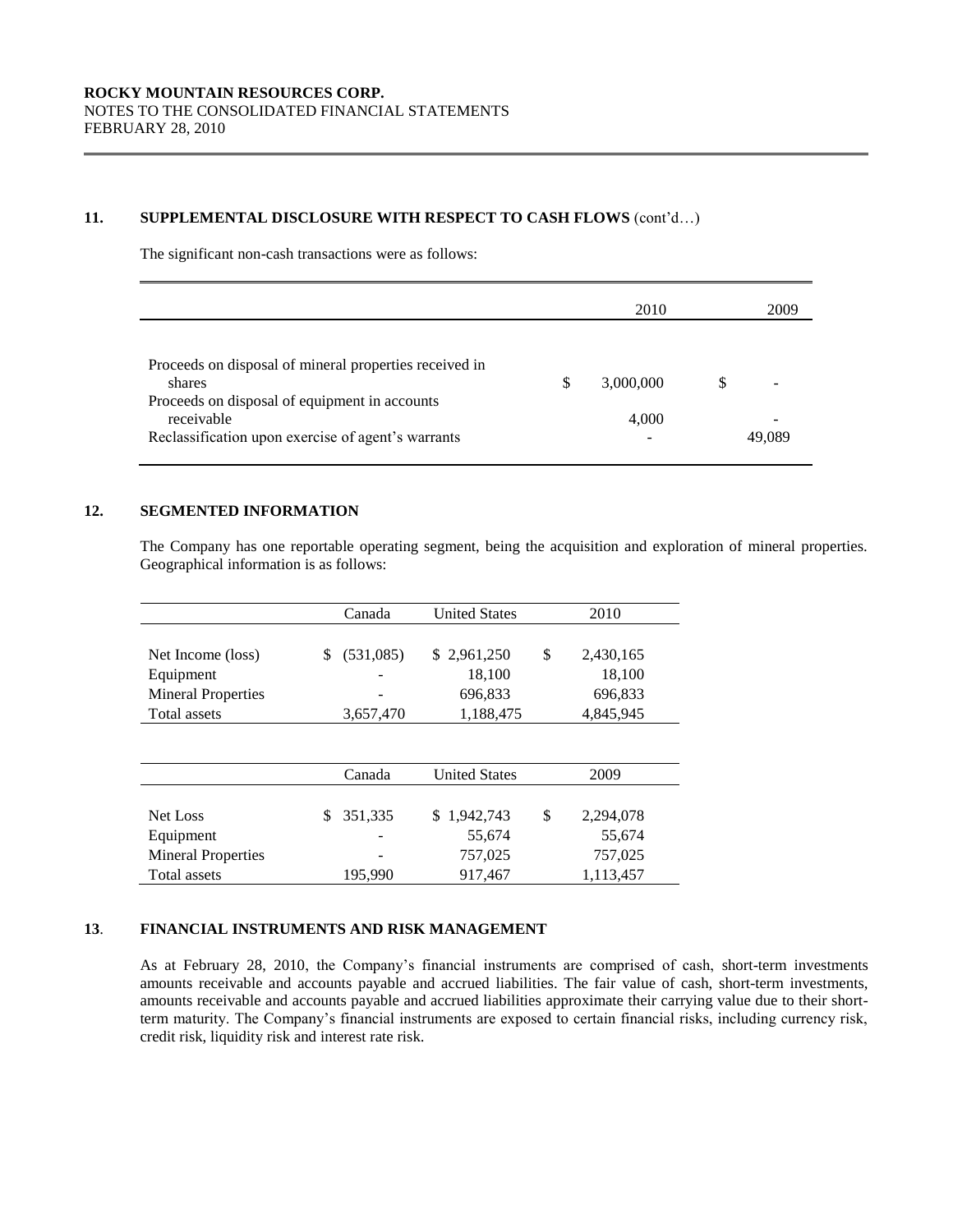# **13**. **FINANCIAL INSTRUMENTS AND RISK MANAGEMENT** (cont'd…)

Financial instruments measured at fair value on the balance sheet are summarized in levels of fair value hierarchy as follows:

| Assets                 | Level 1           | Level 2   | Level 3 | Total            |
|------------------------|-------------------|-----------|---------|------------------|
| Cash                   | $$1,076,988$ \ \$ |           | $- S$   | $-$ \$ 1,076,988 |
| Short-term investments |                   | 3,000,000 |         | 3,000,000        |
| Total                  | 1,076,988         | 3,000,000 | -       | \$4,076,988      |

#### *Currency risk*

The Company is exposed to the financial risk related to the fluctuation of foreign exchange rates. The Company operates in Canada and the United States. A portion of the Company's expenses are incurred in US dollars. A significant change in the currency exchange rates between the Canadian dollar relative to the US dollar could have an effect on the Company's results of operations, financial position or cash flows. The Company has not hedged its exposure to currency fluctuations. As at February 28, 2010, cash totalling \$421,478 (2009 - \$37,564) was held in US dollars.

Based on the above net exposure as at February 28, 2010, and assuming that all other variables remain constant, a 10% depreciation or appreciation of the Canadian dollar against the US dollar would result in a an increase/decrease of approximately \$42,148 in the Company's income (loss).

# *Credit risk*

Credit risk is the risk of an unexpected loss if a customer or third party to a financial instrument fails to meet its contractual obligations. The Company's credit risk is primarily attributable to its cash. The Company limits exposure to credit risk by maintaining its cash with large financial institutions. The Company does not have cash that is invested in asset backed commercial paper.

# *Liquidity risk*

Liquidity risk is the risk that the Company will not be able to meet its financial obligations as they fall due. The Company ensures there is sufficient capital in order to meet short term business requirements, after taking into account cash flows from operations and the Company's holdings of cash. The Company believes that these sources will be sufficient to cover the likely short term cash requirements and further funding will be required to meet longterm requirements.

#### *Interest rate risk*

Interest rate risk is the risk that the fair value or future cash flows of a financial instrument will fluctuate because of changes in market interest rates. As the Company's cash is currently held in short-term interest bearing accounts, management considers the interest rate risk to be limited.